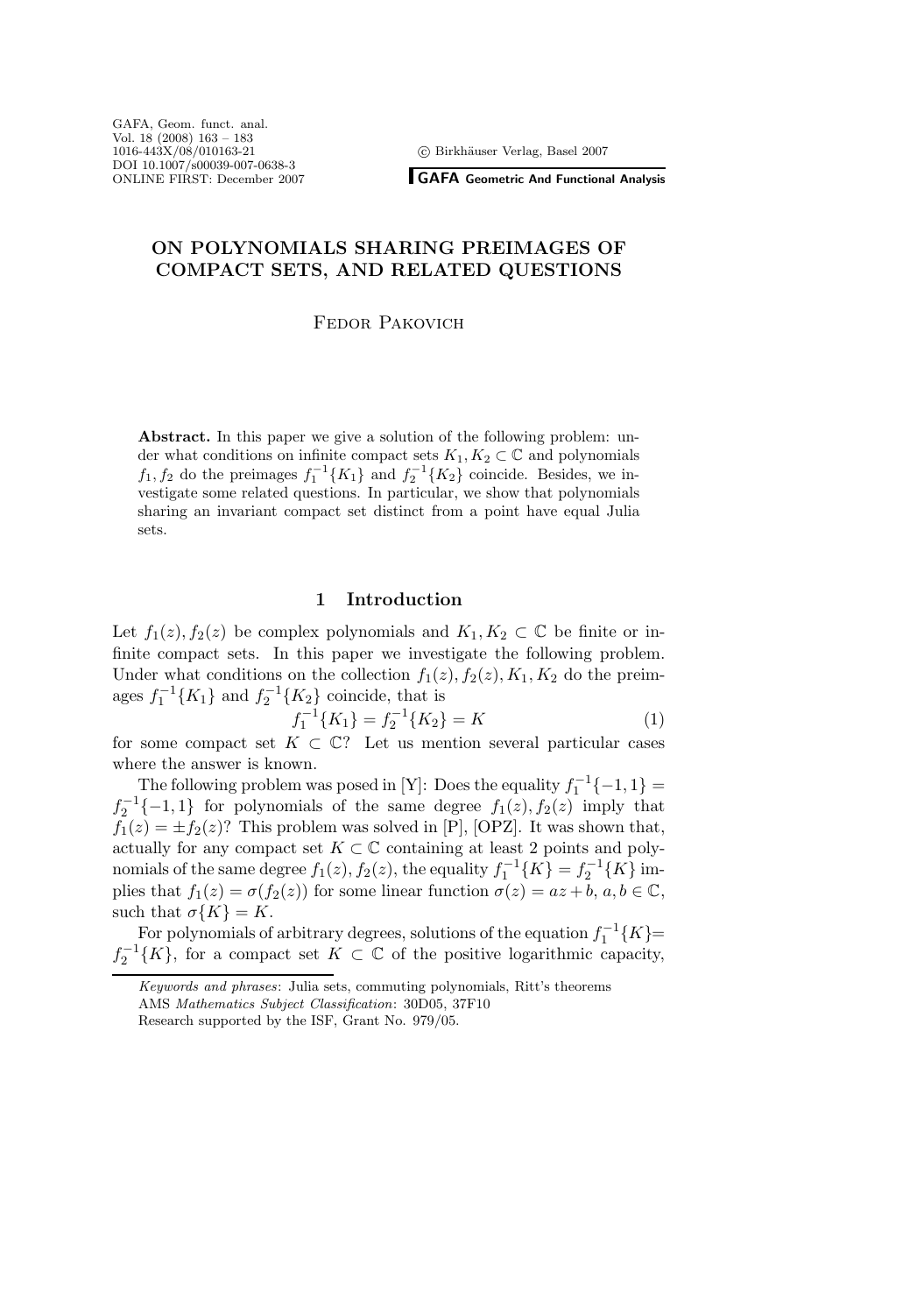were described in [D1]. Recently, in [D2], this result was extended to an arbitrary infinite compact set  $K$ . It was shown that if  $K$  is distinct from a union of circles or a segment and deg  $f_2(z) \ge \deg f_1(z)$ , then there exists a polynomial  $g(z)$  such that  $f_2(z) = g(f_1(z))$  and  $g^{-1}{K} = K$ .

Furthermore, the problem of the description of pairs of polynomials  $f_1(z)$ ,  $f_2(z)$  sharing the Julia set, studied in [BE], [Fe], [Be1,2], [ScS], [AH], [A], is also a particular case of problem (1). Here the answer ([ScS], [AH]) says that, whenever the common Julia set  $J$  is distinct from a circle or a segment, there exists a polynomial  $p(z)$  such that J is the Julia set of  $p(z)$  and, up to a symmetry of J, the polynomials  $f_1(z)$  and  $f_2(z)$  are the iterations of  $p(z)$ .

Finally, notice that problem (1) absorbs the classical problem of the description of commuting polynomials ([J], [F], [R2], [E]) since commuting polynomials are known to have equal Julia sets.

In this paper, we provide a surprisingly simple description of solutions of equation (1) which, in particular, permits us to treat and reprove all the results mentioned above in a uniform way. Namely, we relate equation (1) to the functional equation

$$
g_1(f_1(z)) = g_2(f_2(z)), \tag{2}
$$

where  $f_1(z)$ ,  $f_2(z)$ ,  $g_1(z)$ ,  $g_2(z)$  are polynomials. It is easy to see that, for any polynomial solution of (2) and any compact set  $K_3 \subset \mathbb{C}$ , we obtain a solution of (1) setting

$$
K_1 = g_1^{-1}\{K_3\}, \quad K_2 = g_2^{-1}\{K_3\}.
$$
\n(3)

In particular, for any "decomposable" polynomial  $f_2(z) = g_1(f_1(z))$  and any compact set  $S \subset \mathbb{C}$  we have

$$
f_2^{-1}{S} = f_1^{-1}{T},
$$

where  $T = g_1^{-1}{S}.$ <br>The main result

The main result of this paper states that, under a very mild condition on the cardinality of  $K$ , all solutions of  $(1)$  can be obtained in this way. Moreover, using the Ritt theory of factorisation of polynomials, we describe these solutions in a very explicit way.

**Theorem 1.** Let  $f_1(z)$ ,  $f_2(z)$  be polynomials,  $\deg f_1 = d_1$ ,  $\deg f_2 = d_2$ ,  $d_1 \leq d_2$ , and  $K_1, K_2, K \subset \mathbb{C}$  be compact sets such that (1) holds. Sup*pose that* card $\{K\} \geq LCM(d_1, d_2)$ *. Then, if*  $d_1$  *divides*  $d_2$ *, there exists a polynomial*  $g_1(z)$  *such that*  $f_2(z) = g_1(f_1(z))$  *and*  $K_1 = g_1^{-1}{K_2}$ *. On the* other hand if d<sub>1</sub> does not divide d<sub>2</sub> then there exist polynomials  $g_1(z)$ *other hand, if*  $d_1$  *does not divide*  $d_2$ *, then there exist polynomials*  $g_1(z)$ *,*  $g_2(z)$ ,  $\deg g_1 = d_2/d$ ,  $\deg g_2 = d_1/d$ , where  $d = \text{GCD}(d_1, d_2)$ , and a com*pact set*  $K_3 \subset \mathbb{C}$  *such that* (2)*,*(3) *hold.* Furthermore, in this case, there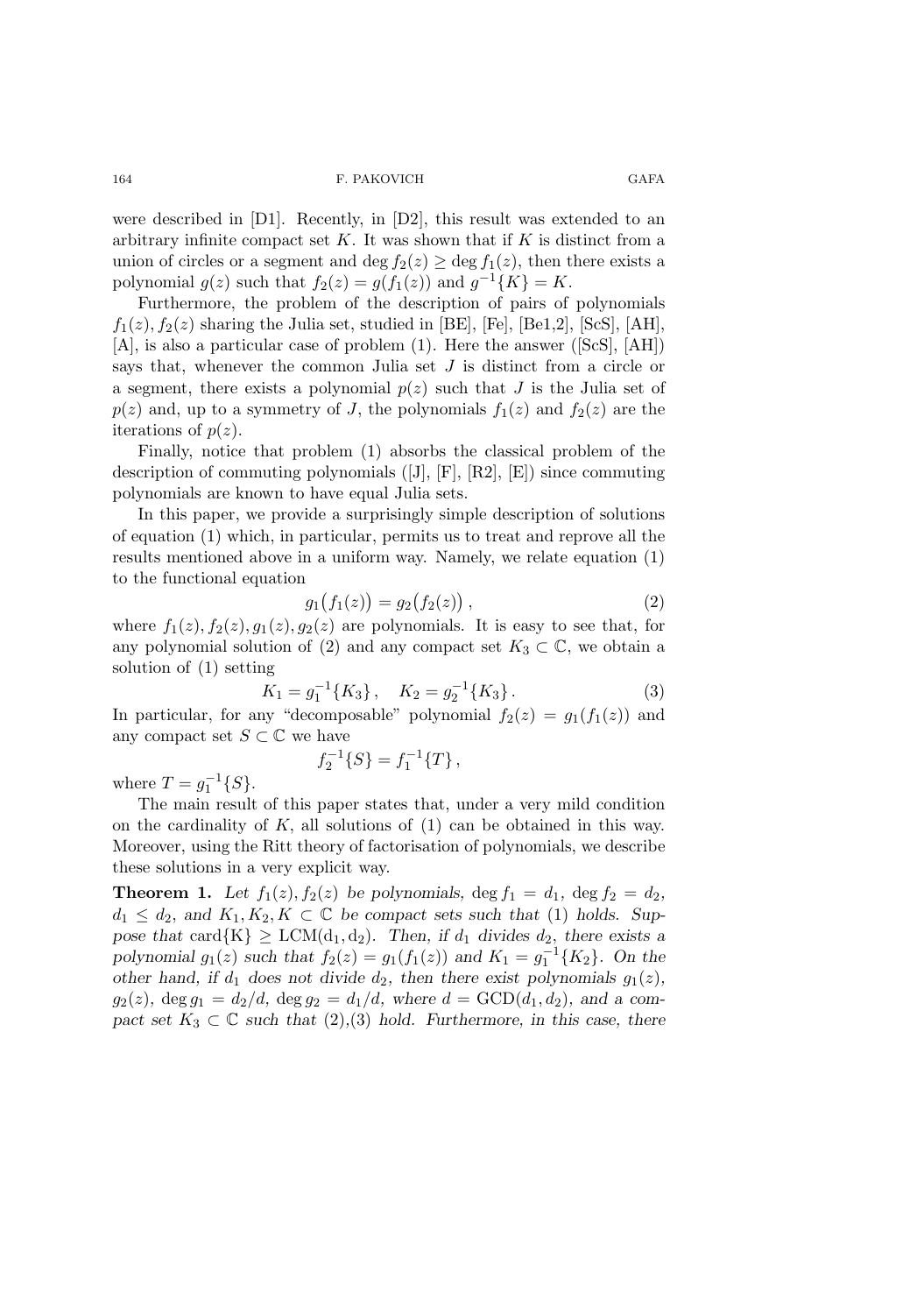exist polynomials 
$$
\tilde{f}_1(z)
$$
,  $\tilde{f}_2(z)$ ,  $W(z)$ , deg  $W(z) = d$ , such that  
\n
$$
f_1(z) = \tilde{f}_1(W(z)), \quad f_2(z) = \tilde{f}_2(W(z))
$$
\n(4)

and there exist linear functions  $\sigma_1(z)$ ,  $\sigma_2(z)$  *such that either* 

$$
g_1(z) = z^c R^{d_1/d}(z) \circ \sigma_1^{-1}, \quad \tilde{f}_1(z) = \sigma_1 \circ z^{d_1/d},
$$
  
\n
$$
g_2(z) = z^{d_1/d} \circ \sigma_2^{-1}, \qquad \tilde{f}_2(z) = \sigma_2 \circ z^c R(z^{d_1/d}),
$$
\n(5)

*for some polynomial* R(z) *and* c *equal to the remainder after division of*  $d_2/d$  by  $d_1/d$ , or

$$
g_1(z) = T_{d_2/d}(z) \circ \sigma_1^{-1}, \quad \tilde{f}_1(z) = \sigma_1 \circ T_{d_1/d}(z),
$$
  
\n
$$
g_2(z) = T_{d_1/d}(z) \circ \sigma_2^{-1}, \quad \tilde{f}_2(z) = \sigma_2 \circ T_{d_2/d}(z),
$$
\n(6)

*for the Chebyshev polynomials*  $T_{d_1/d}(z)$ *,*  $T_{d_2/d}(z)$ *.* 

As a corollary of Theorem 1 we obtain the following simple description of the solutions of (1) with  $d_1 = d_2$  (cf. [OPZ], [P]). In particular, this description implies the results of [Fe], [Be1] concerning polynomials of the same degree sharing the Julia set.

COROLLARY 1. *If equality* (1) *holds for polynomials*  $f_1(z)$ ,  $f_2(z)$  *such that*  $d_1 = d_2$  and at least one of the sets  $K_1, K_2$  contains more than one point, *then there exists a linear function*  $\sigma(z)$  *such that*  $f_2(z) = \sigma(f_1(z))$  *and*  $K_2 = \sigma\{K_1\}.$ 

As another corollary of Theorem 1, we describe the situations when the preimage of a compact set under a polynomial mapping may have symmetries. This result generalizes the corresponding results of [BE], [Be2] proved under assumption that K is the Julia set of  $f(z)$ .

Denote by  $\Sigma_T$  the group of linear functions which transform the set  $T\subset\mathbb{C}$  into itself.

COROLLARY 2. Let  $f(z)$  be a polynomial and  $K, K_1 \subset \mathbb{C}$  be compact sets *such that*  $K = f^{-1}{K_1}$ . *Then*  $\Sigma_K$  *is a group of rotations. Furthermore, either* K is a union of circles and  $f(z) = \sigma_2 \circ z^{d_1} \circ \sigma_1$  for some linear functions  $\sigma_1(z)$ ,  $\sigma_2(z)$ , or  $\Sigma_K$  *is finite and*  $f(z) = \sigma_2 \circ z^a R(z^b) \circ \sigma_1$  *for some linear functions*  $\sigma_1(z)$ *,*  $\sigma_2(z)$  *and a polynomial*  $R(z)$ *, where b equals the order of*  $\Sigma_K$  and  $a < b$ .

In the case when  $K_1 = K_2$  in (1) the totality of solutions of the corresponding equation

f <sup>−</sup><sup>1</sup>

$$
{}_{1}^{-1}\{T\} = f_{2}^{-1}\{T\} = K\tag{7}
$$

 $f_1^{-1}{T} = f_2^{-1}{T} = K$  (7)<br>becomes much smaller in comparison with the general case. Namely, under the notation introduced above the the following result holds.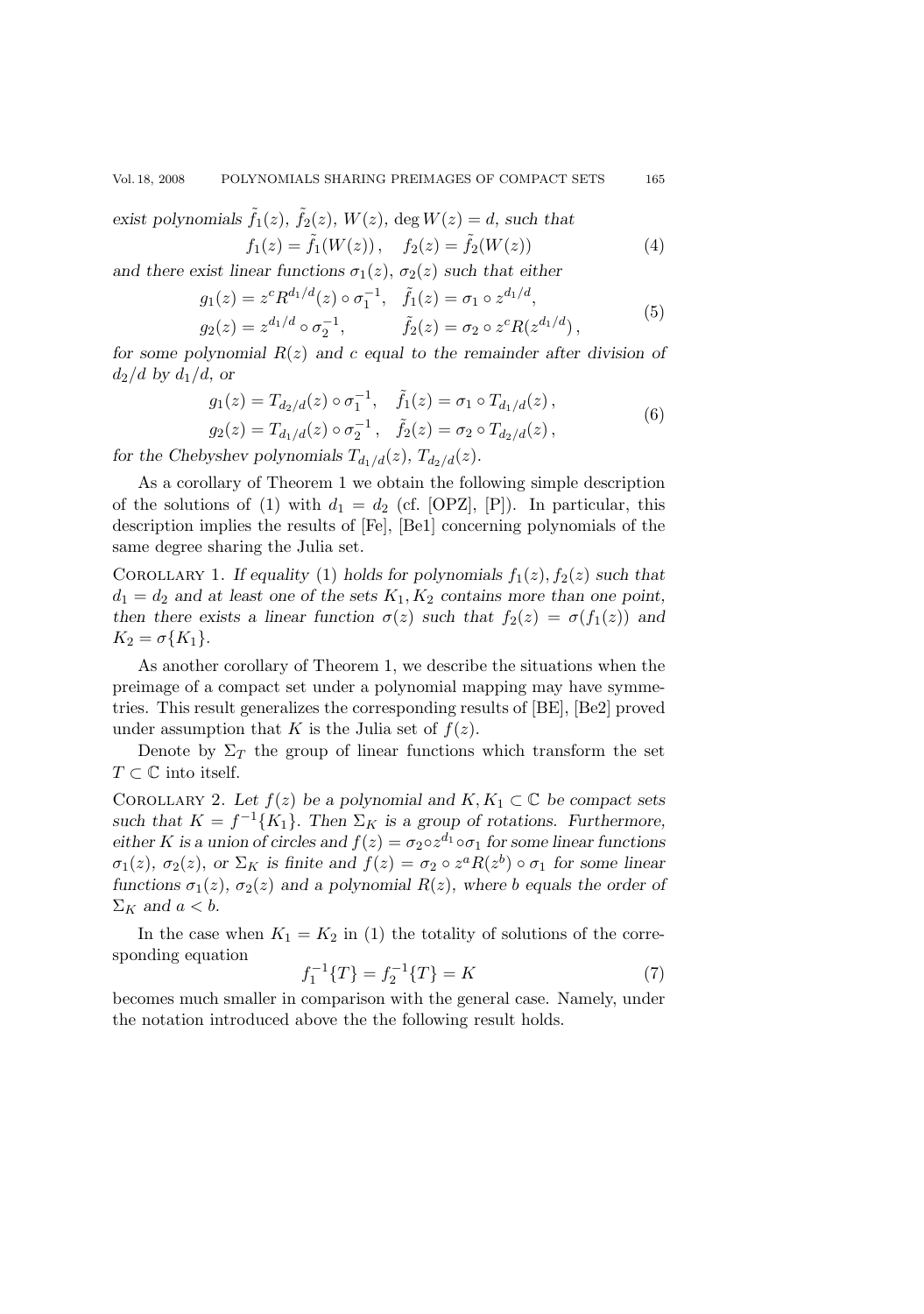**Theorem 2.** Let  $f_1(z)$ ,  $f_2(z)$  be polynomials such that (7) holds for some *infinite compact sets*  $T, K \subset \mathbb{C}$ *. Then, if*  $d_1$  *divides*  $d_2$ *, there exists a polynomial*  $g_1(z)$  *such that*  $f_2(z) = g_1(f_1(z))$  *and*  $g_1^{-1}{T} = T$ *. On the* other hand if d<sub>1</sub> does not divide d<sub>2</sub> then there exist polynomials  $\tilde{f}_1(z)$ *other hand, if*  $d_1$  *does not divide*  $d_2$ *, then there exist polynomials*  $\tilde{f}_1(z)$ *,*  $\tilde{f}_2(z)$ *,*  $W(z)$ *,* deg  $W(z) = d$ *, satisfying* (4)*. Furthermore, in this case one of the following conditions holds:*

1. T *is a union of circles with the common center and*

$$
\tilde{f}_1(z) = \sigma \circ z^{d_1/d}, \quad \tilde{f}_2(z) = \sigma \circ \gamma z^{d_2/d} \tag{8}
$$

*for some linear function*  $\sigma(z)$  *and*  $\gamma \in \mathbb{C}$ *.* 

2. T *is a segment and*

$$
f_1(z) = \sigma \circ \pm T_{d_1/d}(z), \quad f_2(z) = \sigma \circ \pm T_{d_2/d}(z),
$$
 (9)

 $\tilde{f}_1(z) = \sigma \circ \pm T_{d_1/d}(z), \quad \tilde{f}_2(z) = \sigma \circ \pm T_{d_2/d}(z),$  (9)<br>for some linear function  $\sigma(z)$  and the Chebyshev polynomials  $T_{d_1/d}(z)$ ,  $T_{d_2/d}(z)$ .

This result was also obtained in [D1,2]. However, our method is completely different from the method used in these papers. In particular, in our proof we do not use the classification of commuting polynomials that eventually allows us to obtain a new proof of this classification.

Furthermore, we describe the polynomials sharing an invariant compact set that is solutions of the equation

$$
f_1^{-1}\{T\} = f_2^{-1}\{T\} = T.
$$
\n10

\nlumomials and  $T \in \mathbb{C}$  is any compact set.

where  $f_1(z)$ ,  $f_2(z)$  are polynomials and  $T \subset \mathbb{C}$  is any compact set.<br>Theorem 2 holow generalizes results of  $[ScS]$ , [AII] neveral we

Theorem 3 below generalizes results of [ScS], [AH] proved under the assumption that T is the Julia set of  $f_1(z)$ ,  $f_2(z)$ .

**Theorem 3.** Let  $f_1(z)$ ,  $f_2(z)$  be polynomials and  $T \subset \mathbb{C}$  be a compact set *such that* (10) *holds. Then one of the following conditions holds:*

1. T *is a union of circles and*

$$
f_1(z) = \sigma \circ z^{d_1} \circ \sigma^{-1}, \quad f_2(z) = \sigma \circ \gamma z^{d_2} \circ \sigma^{-1} \tag{11}
$$

 $f_1(z) = \sigma \circ z^{d_1} \circ \sigma^{-1}$ ,  $f_2(z) = \sigma \circ \gamma z^{d_2} \circ \sigma^{-1}$  (11)<br>for some linear function  $\sigma(z)$  and  $\gamma \in \mathbb{C}$ , where  $|\gamma| = 1$  whenever T *is distinct from a point.*

2. T *is a segment and*

$$
f_1(z) = \sigma \circ \pm T_{d_1} \circ \sigma^{-1}, \quad f_2(z) = \sigma \circ \pm T_{d_2} \circ \sigma^{-1} \tag{12}
$$

 $f_1(z) = \sigma \circ \pm T_{d_1} \circ \sigma^{-1}$ ,  $f_2(z) = \sigma \circ \pm T_{d_2} \circ \sigma^{-1}$  (12)<br>for some linear function  $\sigma(z)$  and the Chebyshev polynomials  $T_{d_1}(z), T_{d_2}(z)$ .

3. The group  $\Sigma_T$  is finite and there exist a polynomial  $p(z)$  and integers  $s_1, s_2$  *such that*  $p^{-1}{T} = T$  *and* 

$$
f_1(z) = \mu_1 \circ p^{\circ s_1}, \quad f_2(z) = \mu_2 \circ p^{\circ s_2}
$$
 (13)

*for some linear functions*  $\mu_1(z), \mu_2(z) \in \Sigma_T$ .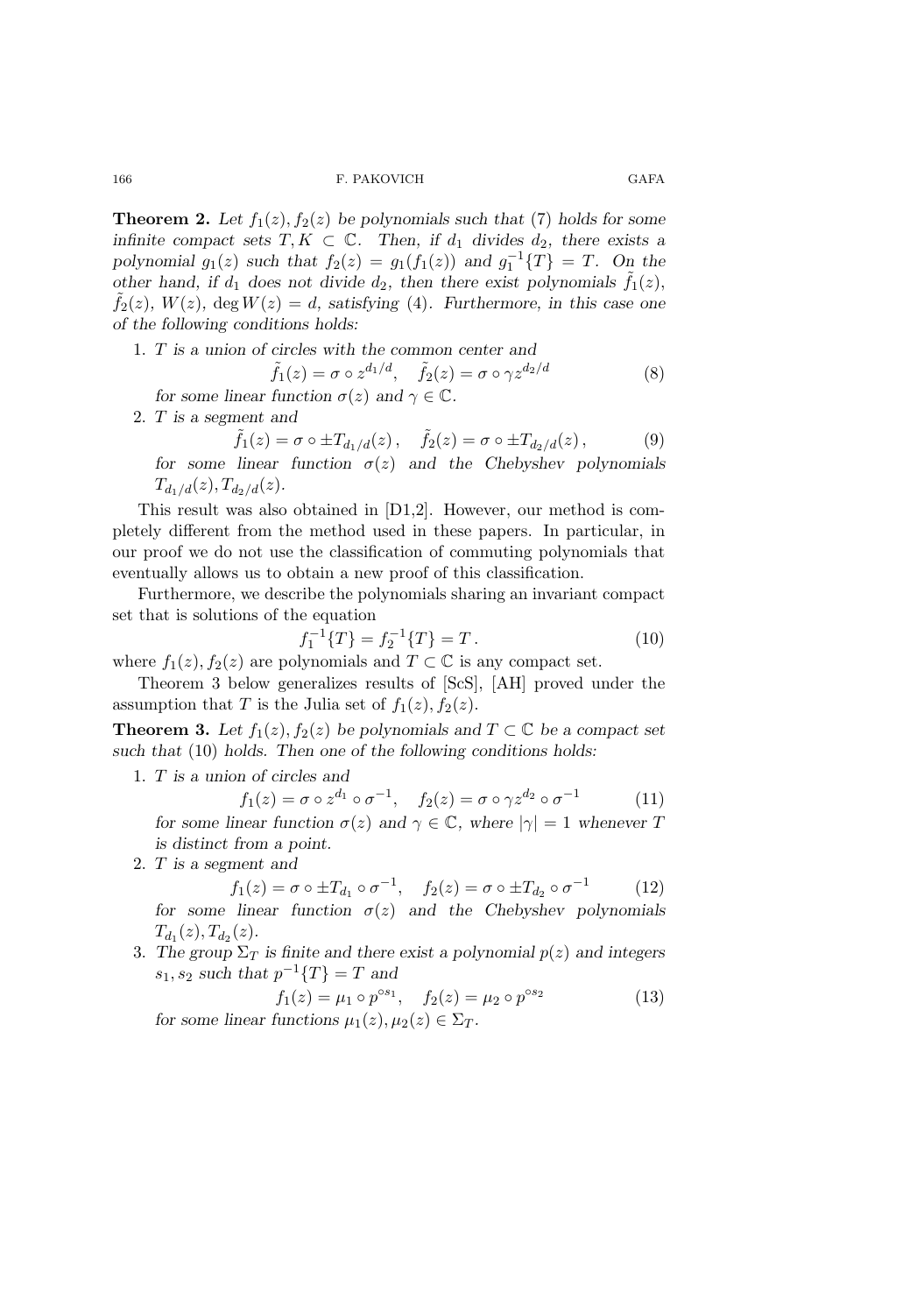It was shown in [BE], [Be2] that polynomials sharing the Julia set are closely related to the functional equation

$$
f_1(f_2(z)) = \mu(f_2(f_1(z)))\,,\tag{14}
$$

where  $\mu(z)$  is a linear function. It turns out that the same is true for equation (10). Furthermore, Theorem 4 below states that actually polynomials sharing an invariant compact set have the same Julia sets and that any of these properties is equivalent to equation (14) for an appropriate linear function  $\mu(z)$ . Note that together with Theorem 3 this implies in particular the classification of commuting polynomials (cf. [J], [F], [R2], [E]).

**Theorem 4.** *The following conditions are equivalent:*

- 1) *Equality* (10) *holds for some compact set*  $T \subset \mathbb{C}$  *distinct from a point:*
- 2) Polynomials  $f_1(z)$ ,  $f_2(z)$  have the same Julia sets;
- 3) There exist compact sets  $T_1, T_2 \subset \mathbb{C}$  such that  $f_1^{-1}\{T_1\} = T_1, f_2^{-1}\{T_2\}$ <br>- T<sub>2</sub> and equation (14) holds for some  $u(x) \in \sum_{x} \cap \sum_{x}$  $=T_2$  *and equation* (14) *holds for some*  $\mu(z) \in \Sigma_{T_1} \cap \Sigma_{T_2}$ *.*

The approach of this paper is similar to the one introduced by the author for solving the Yang problem cited above. It consists in using a relation between a polynomial  $f(z)$  and the *n*-th polynomial of least deviation  $p_n(z)$ on the preimage  $f^{-1}{K}$  of a compact set  $K \subset \mathbb{C}$  (see section 2 below). This relation together with the uniqueness theorem for the  $n$ -th polynomial of least deviation and the Ritt theorem permits us to reduce equation (1) to equation (2).

The paper is organized as follows. In the second section we recall some classical results about polynomial approximations and prove Theorem 2.3 which generalizes the previous results of papers [FiP], [KB], [OPZ], [P]. Although essentially we need only the weaker result from [KB], we give the proof of Theorem 2.3 because we believe that this result is interesting by itself.

In the third section we recall two theorems about polynomial solutions of equation (2) which we use subsequently. In the fourth section, using the approach described above, we give the proofs of Theorem 1 and Corollaries 1,2.

In the fifth section we prove Theorem 2. Here, the idea of the proof is to examine the infinite chain of compact sets and polynomials obtained by repeated use of Theorem 1.

Finally, in the sixth section, using the results obtained as well as some constructions from the papers on Julia sets cited above we prove Theorems 3, 4.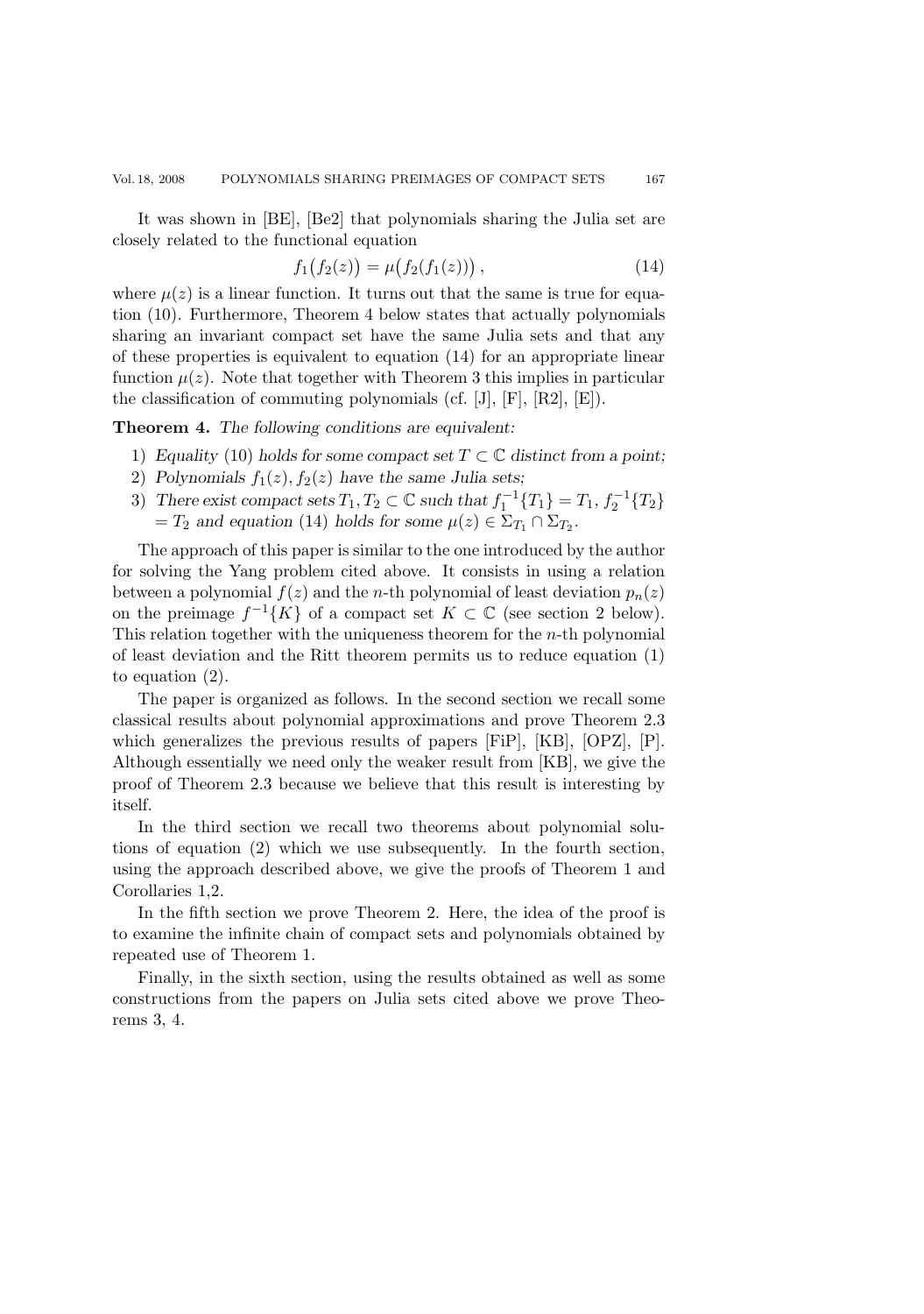## **2 Polynomial Approximations**

Denote by  $P_n$  the vector space consisting of polynomials of degrees  $\leq n$ . It is known (see, e.g. [L]) that for any compact set  $R \subset \mathbb{C}$  and any complexvalued function  $\varphi(z)$  continuous on R there exists a polynomial  $p_{n,\varphi}(z) \in P_n$ such that

$$
\|\varphi - p_{n,\varphi}\| = \min_{p \in P_n} \|\varphi - p\|,\tag{15}
$$

where the symbol  $\|g\|$  denotes the uniform norm of the function g on R:  $||g|| = \max_{x \in R} |g(z)|.$ 

Such a polynomial is called the *n*-th polynomial of least deviation from 
$$
\varphi
$$
 on *R*. The *n*-th polynomial of least deviation from  $\varphi$  is known to be unique whenever *R* contains at least  $n+1$  points (see, e.g. [L]). In the case when  $\varphi(z) = z^n$ , the polynomial  $z^n - p_{n-1,\varphi}(z)$  is called the *n*-th monic polynomial of least deviation from zero on *R*.

It turns out that for an arbitrary compact set R any polynomial  $P(z)$ is the polynomial of least deviation on the set  $P^{-1}{R}$  whenever R is "centered" at the origin. More precisely, the following theorem holds.

**Theorem 2.1.** *Suppose that*  $R \subset \mathbb{C}$  *is a compact set such that the disk of the smallest radius which contains* R *is centered at the origin. Then any monic polynomial* P(z) *of degree* n *is the* n*-th monic polynomial of least deviation from zero on the set*  $P^{-1}{R}$ .

This theorem was proved in [OPZ] where it was applied to the description of solutions of (7) with  $d_1 = d_2$ .

Note that Theorem 2.1 implies the following well-known result: the  $n$ -th normalized Chebyshev polynomial  $T_n(z)$  is the *n*-th monic polynomial of least deviation from zero on  $[-1, 1]$ . Indeed, it is enough to observe that the formula  $T_n(\cos z) = \cos nz$  implies that  $T_n^{-1}[-1, 1] = [-1, 1]$ . Similarly, one can deduce that the polynomial  $z^n$  is the *n*-th monic polynomial of least deviation from zero on any union of circles centered at the origin.

A more general result than Theorem 2.1 was proved by a different method (actually, earlier) in [KB] in connection with the description of polynomials of least deviation on Julia sets.

**Theorem 2.2.** Let  $R \subset \mathbb{C}$  be a compact set and  $T(z)$  be the m-th monic *polynomial of least deviation from zero on R. Then for any polynomial*  $P(z)$ *of degree n* with leading coefficient  $c_n$  the polynomial  $T(P(z))/c_n^m$  is the mn-th monic polynomial of least deviation from zero on the set  $P^{-1}{R}$ .

Finally, some more general result – Theorem 2.3 below – was proved in [FiP]. Nevertheless, the proof was given only under the additional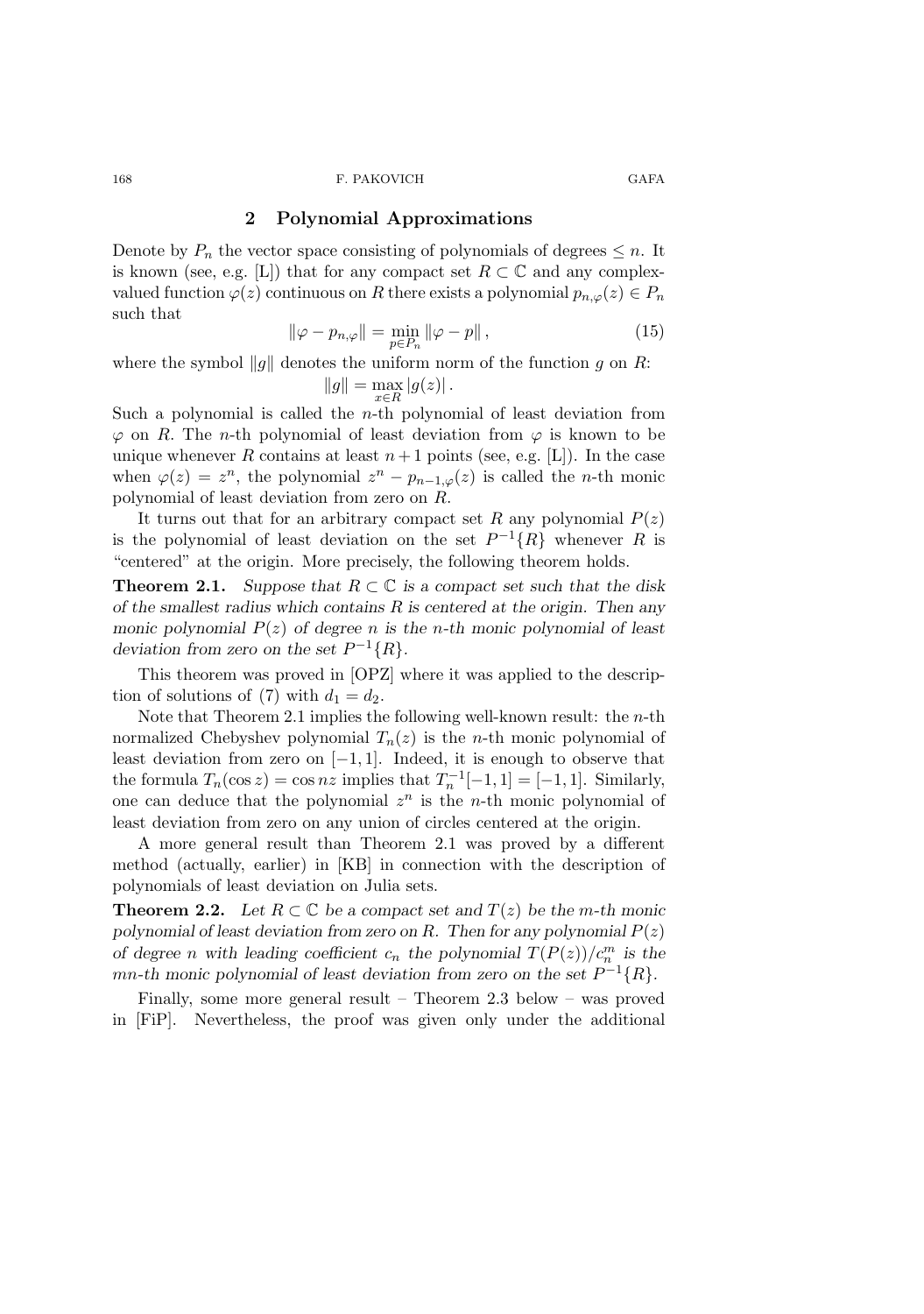assumption that the so called extremal signature (see, e.g. [L]) for  $\varphi(z) - p_{m,\varphi}(z)$  on R contains no critical values of  $P(z)$ . Below, we give the proof in the general case generalizing the method of [OPZ].

**Theorem 2.3.** Let  $R \subset \mathbb{C}$  be a compact set,  $\varphi(z)$  be a continuous *function on* R, and  $p_{m,\varphi}(z)$  *be the* m-th polynomial of least deviation from  $\varphi(z)$  on R. Then for any polynomial  $P(z)$  of degree n the polynomial  $p_{m,\varphi}(P(z))$  *is the*  $mn+n-1$ *-th polynomial of least deviation from*  $\varphi(P(z))$ *on the set*  $P^{-1}{R}$ .

*Proof of Theorem 2.3.* For any polynomial  $Q(z)$  set

$$
Q_P(z) = \frac{1}{n} \sum_{\substack{y \in \mathbb{C}, \\ P(y) = P(z)}} Q(y),
$$

where the root y of multiplicity k of  $P(y) - P(z) = 0$  is repeated k times. Clearly,

$$
\max_{z \in P^{-1}\{R\}} |\varphi(P(z)) - Q_P(z)| \le \max_{z \in P^{-1}\{R\}} \sum_{\substack{y \in \mathbb{C}, \\ P(y) = P(z)}} \frac{|\varphi(P(y)) - Q(y)|}{n}.
$$

On the other hand, since  $P^{-1}{R}$  together with a point z contains all the points y such that  $P(y) = P(z)$ , we have

$$
\max_{z \in P^{-1}\{R\}} \sum_{\substack{y \in \mathbb{C}, \\ P(y) = P(z)}} \frac{|\varphi(P(y)) - Q(y)|}{n} \le \max_{z \in P^{-1}\{R\}} |\varphi(P(z)) - Q(z)|.
$$

Therefore, for any  $Q(z)$  the inequality

$$
\max_{z \in P^{-1}\{R\}} |\varphi(P(z)) - Q_P(z)| \le \max_{z \in P^{-1}\{R\}} |\varphi(P(z)) - Q(z)| \qquad (16)
$$

holds.

Furthermore, observe that for any polynomial  $R(z)$  of degree  $\lt n$  the function  $R_P(z)$  is constant. Indeed, for  $R(z) = z^j$ ,  $0 \le j \le n-1$ , this follows from the Newton formulas which express  $R_P(z)$  via the symmetric functions  $S_j$ ,  $0 \le j \le n-1$ , of roots  $y_i$ ,  $1 \le i \le n$ , of  $P(y) - P(z) = 0$  and in the general case by linearity.

Let now  $Q(z)$  be a polynomial of an arbitrary degree q and let

$$
Q(z) = \sum_{i=0}^{[q/n]} a_i(z) P^i(z)
$$

be its P-adic decomposition. Then

$$
Q_P(z) = \sum_{i=1}^{[q/n]} a_i P^i(z)
$$
,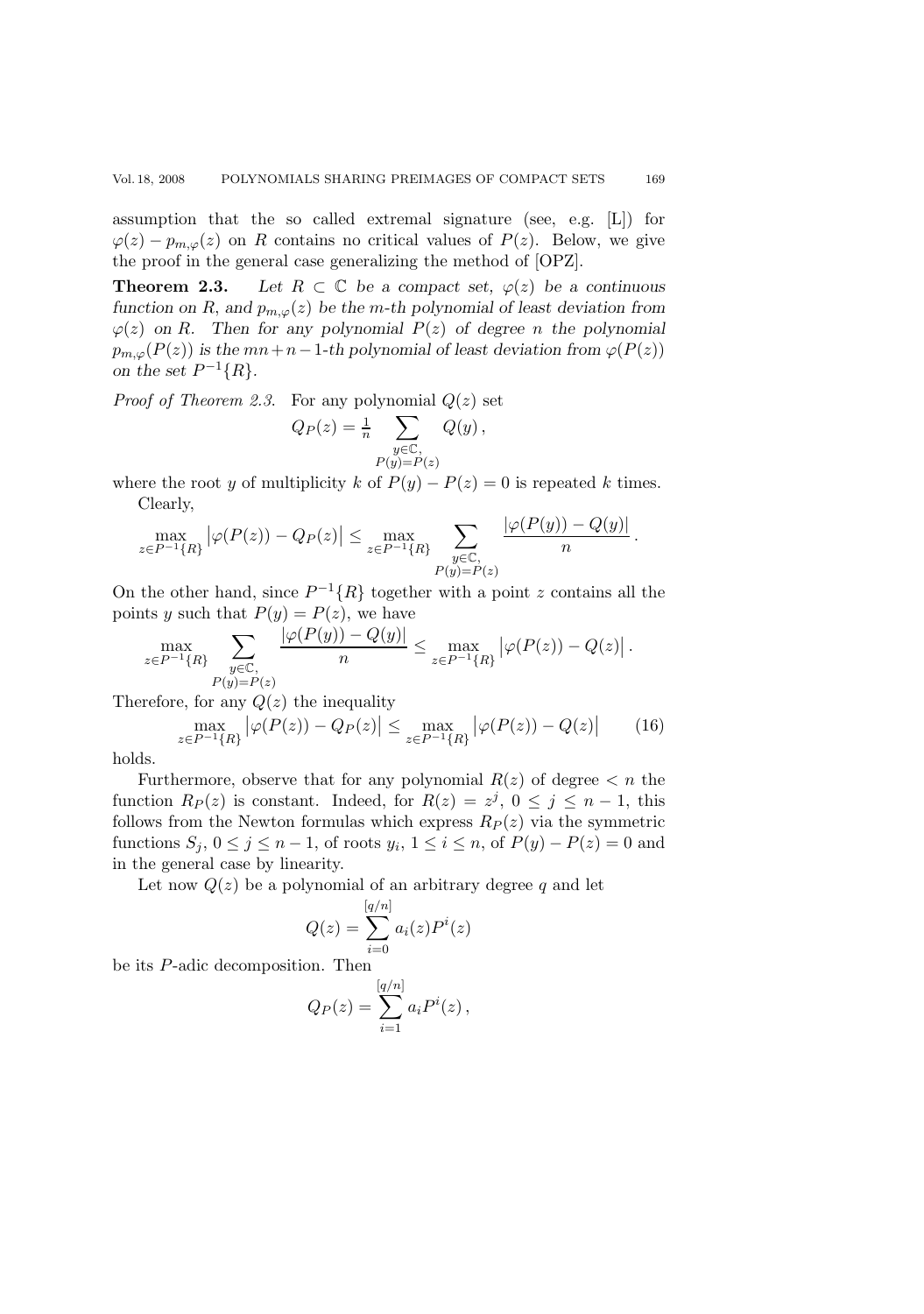where  $a_i = a_{iP}(z)/n$  are constants. Therefore,

$$
\max_{z \in P^{-1}\{R\}} \left| \varphi(P(z)) - \sum Q_P(z) \right| = \max_{z \in R} \left| \varphi(z) - \sum_{i=1}^{|q/n|} a_i z^i \right|.
$$
 (17)

Suppose now that  $q < mn + n$ . Then  $\lceil a/n \rceil$ 

$$
\max_{z \in R} \left| \varphi(z) - \sum_{i=1}^{|q/n|} a_i z^i \right| \ge \max_{z \in R} \left| \varphi(z) - p_{m,\varphi}(z) \right|
$$

$$
= \max_{z \in P^{-1}\{R\}} \left| \varphi(P(z)) - p_{m,\varphi}(P(z)) \right|. \tag{18}
$$

It follows now from  $(16),(17)$  and  $(18)$  that

$$
\max_{z\in P^{-1}\{R\}}\left|\varphi(P(z)) - Q(z)\right| \ge \max_{z\in P^{-1}\{R\}}\left|\varphi(P(z)) - p_{m,\varphi}(P(z))\right|.
$$

*Proof of Theorem 2.2*. Theorem 2.2 follows from Theorem 2.3. Indeed, for  $h(z) \in P_m$  we have

$$
\min_{p \in P_m} ||(\varphi + h) - p|| = \min_{p \in P_m} ||(\varphi + h) - (p + h)|| = \min_{p \in P_m} ||\varphi - p||
$$

and  $p_{m,\varphi+h}(z) = p_{m,\varphi}(z) + h(z)$ . Similarly, for  $\beta \in \mathbb{C}$  we have

$$
\min_{p \in P_m} \|\beta \varphi - p\| = \min_{p \in P_m} \|\beta \varphi - \beta p\| = \beta \min_{p \in P_m} \|\varphi - p\|
$$

and  $p_{m,\beta\varphi}(z) = \beta p_{m,\varphi}(z)$ . Therefore,

$$
p_{mn-1,z^{mn}}(z) = \frac{p_{mn-1,c_n^m z^{mn}}(z)}{c_n^m} = \frac{p_{mn-1,P^m+c_n^m z^{mn}-P^m}(z)}{c_n^m}
$$
  
= 
$$
\frac{p_{mn-1,P^m}(z)}{c_n^m} + z^{mn} - \frac{P^m(z)}{c_n^m} = \frac{p_{m-1,z^m}(P(z))}{c_n^m} + z^{mn} - \frac{P^m(z)}{c_n^m}.
$$

Hence,

$$
z^{mn} - p_{mn-1,z^{mn}}(z) = \frac{(z^m - p_{m-1,z^m}(z))}{c_n^m} \circ P(z) = \frac{T(P(z))}{c_n^m}.
$$

*Proof of Theorem 2.1.* Theorem 2.1 is a particular case of Theorem 2.2 since its condition is equivalent to the condition that the first monic polynomial of least deviation from zero on  $R$  is  $z$ .

## **3** Solutions of  $A(B(z)) = C(D(z))$

In this section we recall two theorems about polynomial solutions of the equation

$$
A(B(z)) = C(D(z)), \qquad (19)
$$

proved in [En], [R1] (see also [S, Ths.  $5 \& 8$ ]).

 $\int_{-\infty}^{\infty} f(x) dx$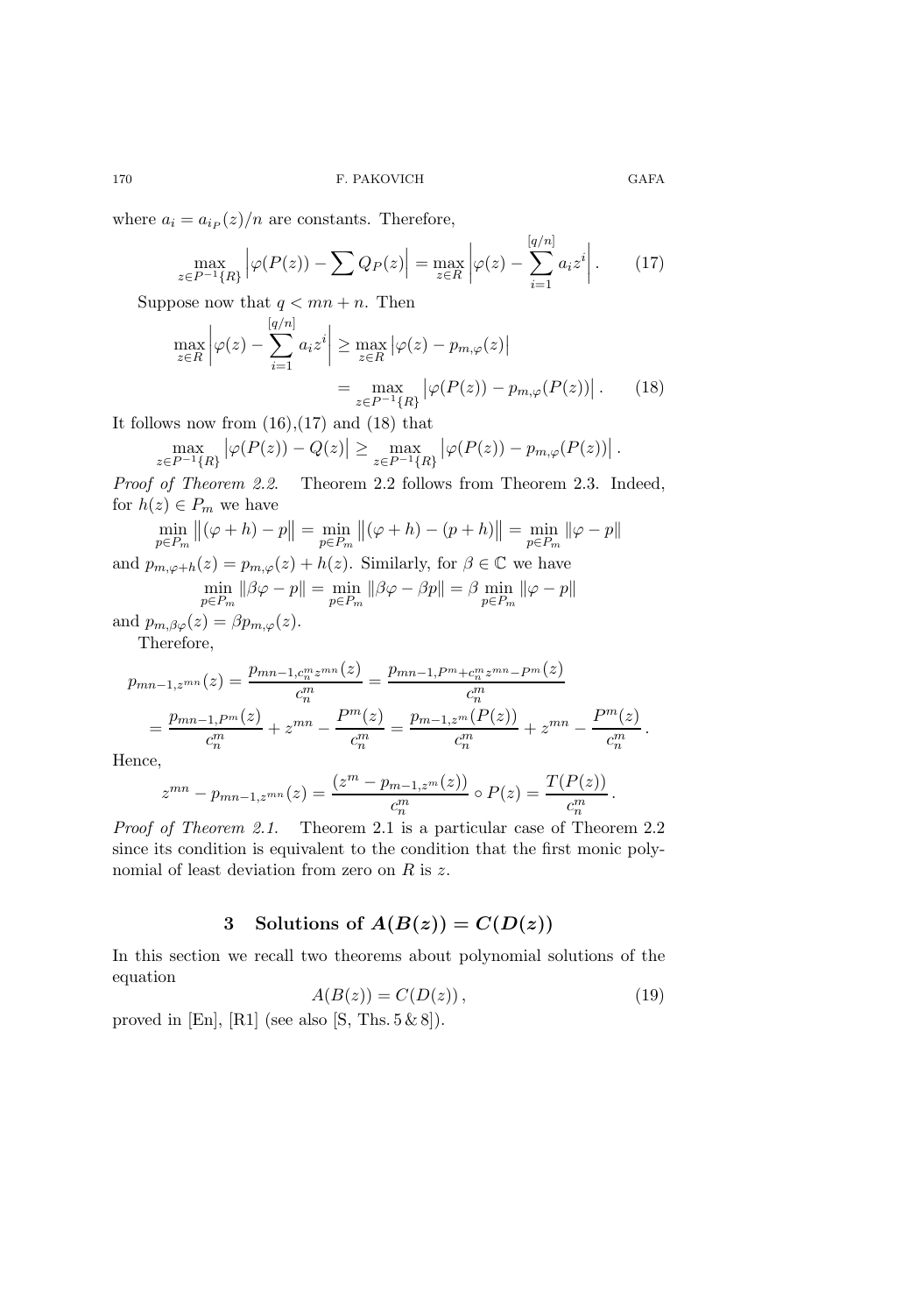171

**Theorem 3.1.** *Let*  $A(z)$ ,  $B(z)$ ,  $C(z)$ ,  $D(z)$  *be polynomials such that* (19) *holds.* Then there exist polynomials  $V(z)$ ,  $B(z)$ ,  $D(z)$ , such that

$$
B(z) = \hat{B}(V(z)), \quad D(z) = \hat{D}(V(z)),
$$
  
deg  $V(z)$  = GCD (deg  $B(z)$ , deg  $D(z)$ ),

and there exist polynomials  $U(z)$ ,  $\hat{A}(z)$ ,  $\hat{C}(z)$  *such that* 

$$
A(z) = U(\hat{A}(z)), \quad C(z) = U(\hat{C}(z)),
$$
  
deg  $U(z)$  = GCD( $\text{deg } A(z), \text{deg } C(z)$ ).

Theorem 3.1 reduces the problem of finding the solutions of (19) to the one when deg  $A(z) = \deg D(z)$  and  $\deg B(z) = \deg C(z)$  are coprime. The answer to the last question is given by the following "second Ritt theorem".

**Theorem 3.2.** Let  $A(z)$ ,  $B(z)$ ,  $C(z)$ ,  $D(z)$  be non-linear polynomials satis*fying* (19) *such that*  $a = \deg A(z) = \deg D(z)$  *and*  $b = \deg B(z) = \deg C(z)$ *are coprime and*  $a > b$ *. Then there exist linear functions*  $\sigma_1(z), \sigma_2(z), \mu(z)$ *,*  $\nu(z)$  *such that either* 

$$
A(z) = \nu \circ z^c R^b(z) \circ \sigma_1^{-1}, \qquad B(z) = \sigma_1 \circ z^b \circ \mu,
$$
  
\n
$$
C(z) = \nu \circ z^b \circ \sigma_2^{-1}, \qquad D(z) = \sigma_2 \circ z^c R(z^b) \circ \mu, \qquad (20)
$$

*for some polynomial* R(z) *and* c *equal to the remainder after division of* a *by* b*, or*

$$
A(z) = \nu \circ T_a(z) \circ \sigma_1^{-1}, \qquad B(z) = \sigma_1 \circ T_b(z) \circ \mu,
$$
  
\n
$$
C(z) = \nu \circ T_b(z) \circ \sigma_2^{-1}, \qquad D(z) = \sigma_2 \circ T_a(z) \circ \mu,
$$
\n(21)

*for the Chebyshev polynomials*  $T_a(z)$ ,  $T_b(z)$ *.* 

# **4** Solutions of  $f_1^{-1}{K_1} = f_2^{-1}{K_2} = K$

*Proof of Theorem 1.* Let  $p_1(z)$  be the  $d_2/d$ -th monic polynomial of least deviation from zero on  $K_1$  and  $p_2(z)$  be the  $d_1/d$ -th monic polynomial of least deviation from zero on  $K_2$ . Then by Theorem 2.2 the polynomial  $p_1(f_1(z))/a_1^{d_2/d}$ , where  $a_1$  is the leading coefficient of  $f_1(z)$ , is the  $d_1d_2/d$ -th<br>monic polynomial of least deviation from zero on K. Similarly, the polymonic polynomial of least deviation from zero on  $K$ . Similarly, the polynomial  $p_2(f_2(z))/a_2^{d_1/d}$ , where  $a_2$  is the leading coefficient of  $f_1(z)$ , is the  $d_1 d_2/d$ -th monic polynomial of least deviation from zero on K. Since

$$
card{K} \geq LCM(d_1, d_2) = d_1d_2/d,
$$

it follows from the uniqueness of the polynomial of least deviation that

$$
\hat{g}_1(f_1(z)) = \hat{g}_2(f_2(z)), \qquad (22)
$$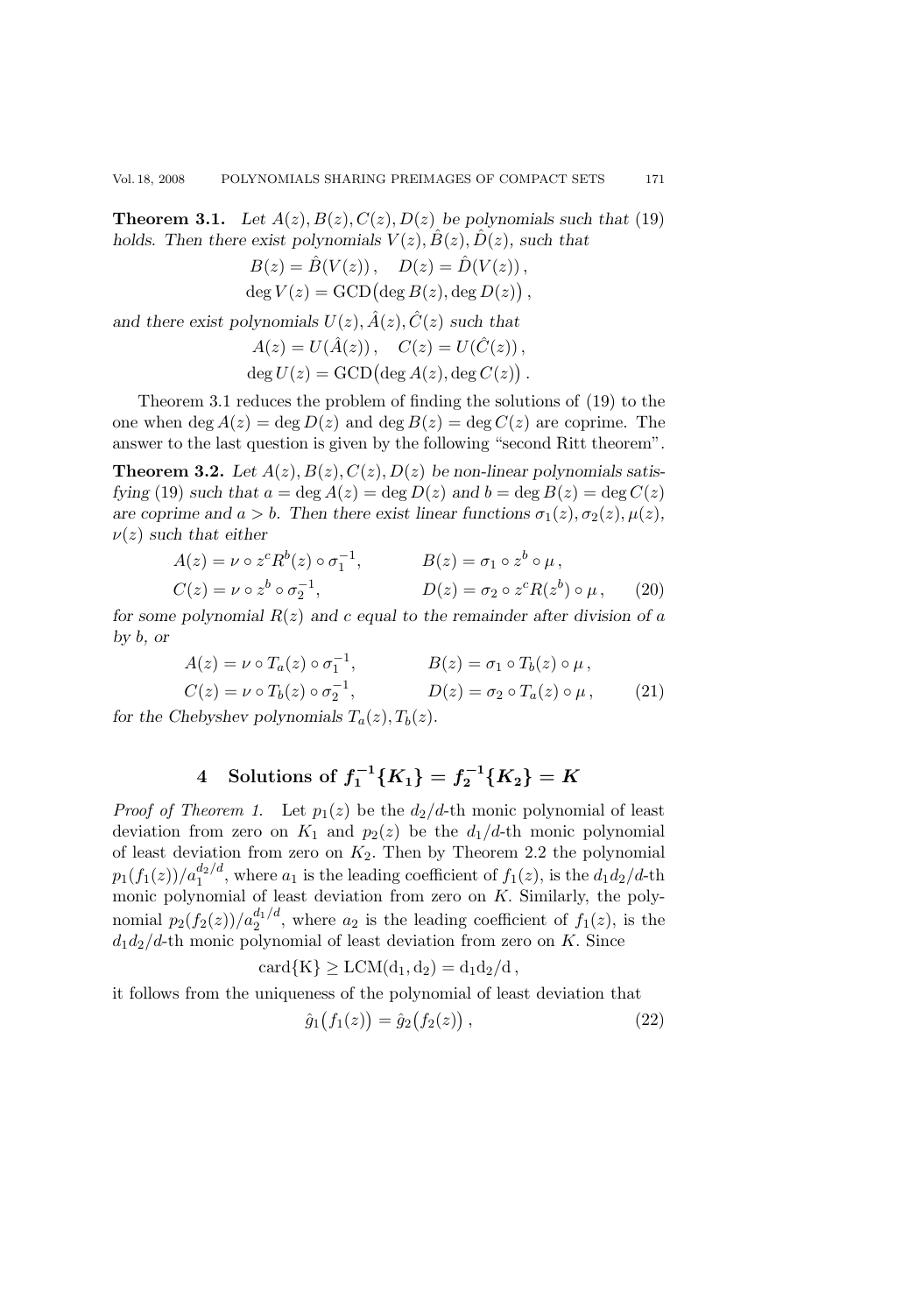where  $\hat{g}_1(z) = p_1(z)/a_1^{d_2/d}$ ,  $\hat{g}_2(z) = p_2(z)/a_2^{d_1/d}$ . Hence, by Theorem 3.1 there exist polynomials  $\tilde{f}_1(z)$ ,  $\tilde{f}_2(z)$ ,  $V(z)$  such that

 $f_1(z) = \tilde{f}_1(V(z)), \quad f_2(z) = \tilde{f}_2(V(z)),$ 

where deg  $V(z) = d$ .<br>
If  $d_1$  divides  $d_2$  then the polynomial  $\tilde{f}_1(z)$  is linear and, setting  $g_1(z) =$ If  $d_1$  divides  $d_2$  then the polynomial  $\tilde{f}_1(z)$  is linear and, setting  $g_1(z) = \tilde{f}_2 \circ \tilde{f}_1^{-1}$ , we see that  $f_2(z) = g_1(f_1(z))$ . Moreover, since for any polynomial  $f(z)$  and sets  $T_c$ ,  $T_c \subset \mathbb{C}$  the equality  $f$  $f(z)$  and sets  $T_1, T_2 \subset \mathbb{C}$  the equality  $f^{-1}{T_1} = f^{-1}{T_2}$  implies that  $T_1 = T_2$ , it follows from the equality

$$
f_2^{-1}\{K_2\} = f_1^{-1}\{g_1^{-1}\{K_2\}\} = f_1^{-1}\{K_1\} = K
$$
that  $K_1 = g_1^{-1}\{K_2\}$ .  
Furthermore, if  $d_1$  does not divide  $d_2$ , then both  $\tilde{f}_1(z)$ .

Furthermore, if  $d_1$  does not divide  $d_2$  then both  $\tilde{f}_1(z), \tilde{f}_2(z)$  are non-<br>an and therefore  $\hat{f}_1(z)$ ,  $\hat{f}_2(z)$  are also non-linear. Since equality (23) linear and therefore  $\hat{g}_1(z), \hat{g}_2(z)$  are also non-linear. Since equality (22) implies the equality

$$
\hat{g}_1(\tilde{f}_1(z)) = \hat{g}_2(\tilde{f}_2(z)),\tag{23}
$$

where deg  $\hat{g}_1(z) = \text{deg }\tilde{f}_2(z)$  and  $\text{deg }\hat{g}_2(z) = \text{deg }\tilde{f}_1(z)$  are coprime, applying Theorem 3.2 to (23) and setting

 $g_1(z) = \nu^{-1} \circ \hat{g}_1(z)$ ,  $g_2(z) = \nu^{-1} \circ \hat{g}_2(z)$ ,  $W(z) = \mu \circ V$ , we see that (2) and (4) hold with  $\tilde{f}_1(z)$ ,  $\tilde{f}_2(z)$ ,  $g_1(z)$ ,  $g_2(z)$  satisfying either (5) or (6).

Observe now that

$$
g_1\{K_1\} = g_1\{f_1\{K\}\} = g_2\{f_2\{K\}\} = g_2\{K_2\}.
$$
  
Set  $K_3 = g_1\{K_1\} = g_2\{K_2\}$  and show that the equalities  

$$
g_1^{-1}\{K_3\} = K_1, \quad g_2^{-1}\{K_3\} = K_2
$$
  
hold. Notice that it is enough to prove only one of these equalities. Indeed,

(2) implies that

$$
f_1^{-1}\left\{g_1^{-1}\left\{K_3\right\}\right\} = f_2^{-1}\left\{g_2^{-1}\left\{K_3\right\}\right\}.
$$
 (24)

Therefore, if say  $g_1^{-1}{K_3} = K_1$  then (1) and (24) imply that<br>  $K = f_2^{-1}{g_2^{-1}{K_3}}$ .<br>
Since  $K = f_1(K)$  is followed that  $f_1^{-1}(K) = K$ 

Since  $K = f_2^{-1}{K_2}$  it follows that  $g_2^{-1}{K_3} = K_2$ .<br>Show first that if (5) holds then Show first that if (5) holds then

$$
g_2^{-1}\{K_3\} = K_2. \tag{25}
$$

Clearly, equality (25) is equivalent to the equality

$$
\sigma_2^{-1}\{K_2\} = (z^{d_1/d})^{-1}\{K_3\}.
$$

On the other hand, the last equality is equivalent to the statement that the set  $\sigma_2^{-1}{K_2}$  together with a point x contains any point of the form  $\varepsilon x$ ,<br>where  $\varepsilon$  is a d, (d, th root of unity where  $\varepsilon$  is a  $d_1/d$ -th root of unity.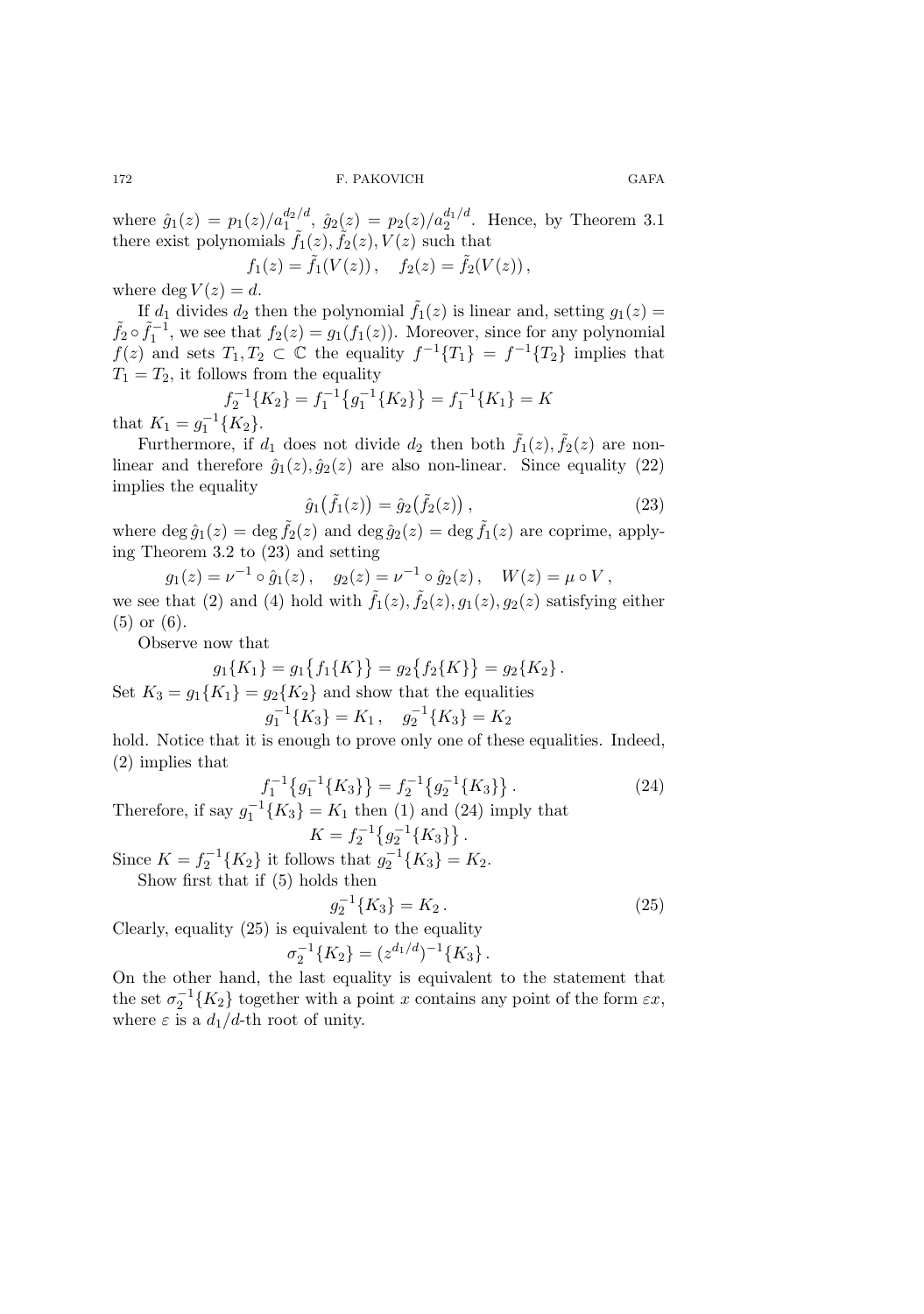In order to prove the last statement first observe that in view of (1) and (4) we have

$$
W^{-1}\left\{\tilde{f}_1^{-1}\left\{K_1\right\}\right\} = W^{-1}\left\{\tilde{f}_2^{-1}\left\{K_2\right\}\right\}.
$$

Hence  $\tilde{f}_1^{-1}$ 

$$
\tilde{f}_1^{-1}\{K_1\} = \tilde{f}_2^{-1}\{K_2\} = W\{K\}
$$

or equivalently

 $(z^{d_1/d})^{-1} \{\sigma_1^{-1}\{K_1\}\} = (z^c R (z^{d_1/d}))^{-1} \{\sigma_2^{-1}\{K_2\}\} = W\{K\}.$  (26) Suppose now that  $x \in \sigma_2^{-1}{K_2}$  and let y be a point of  $W{K}$  such that  $\sigma_2(R_{1d}d_1/d) = x$ . Then equality (26) implies that any point of the form  $\epsilon y$ .  $y^{c}R(y^{d_1/d}) = x$ . Then equality (26) implies that any point of the form  $\epsilon y$ , where  $\varepsilon$  is a  $d_1/d$ -th root of unity, also belongs to  $W\{K\}$ . Since

$$
\sigma_2^{-1}\lbrace K_2 \rbrace = z^c R(z^{d_1/d}) \lbrace W\lbrace K \rbrace \rbrace,
$$
  
Let  $\langle K_1 \rangle$  to  $\langle K_2 \rangle$  to  $\langle K_1 \rangle$  to  $\langle K_2 \rangle$ .

it follows that  $\sigma_2^{-1}{K_2}$  together with a point x contains any point of the it follows that  $\sigma_2^{-1}{K_2}$  together with a point x contains any point of the form  $\varepsilon^c y^c R(y^{d_1/d}) = \varepsilon^c x$ . To finish the proof it is enough to observe that the equality  $GCD(d_1/d, d_2/d) = 1$  implies the equality  $GCD(c, d_1/d) = 1$ . Therefore, if  $\varepsilon$  runs all  $d_1/d$ -th roots of unity then  $\varepsilon^c$  also runs all  $d_1/d$ -th roots of unity.

In the case when (6) holds the proof of the equality

$$
\sigma_2^{-1}\{K_2\} = (T_{d_1/d})^{-1}\{K_3\}
$$

 $\sigma_2^{-1}{K_2} = (T_{d_1/d})^{-1}{K_3}$ <br>which in this case is equivalent to equality (25) is similar. We must show that for any point  $x \in \sigma_2^{-1}{K_2}$  all the points y such that  $T_{d_1/d}(y) =$ <br> $T_{d_1/d}(y) = \sigma_1(x)$  is regular to  $\sigma_1^{-1}(K)$ . Equivalently, we must show that if  $T_{d_1/d}(x)$  also belong to  $\sigma_2^{-1}{K_2}$ . Equivalently, we must show that if cos  $\alpha = x \in \sigma_2^{-1}{K_2}$  for some  $\alpha \in \mathbb{C}$  then for any  $k = 1, 2, ..., (d_1/d) - 1$ <br>the number cos  $(\alpha + \frac{2\pi d}{d_1}k)$  also belongs to  $\sigma_2^{-1}{K_2}$ .<br>As above observe that

As above observe that

$$
(T_{d_1/d})^{-1}\{\sigma_1^{-1}\{K_1\}\} = (T_{d_2/d})^{-1}\{\sigma_2^{-1}\{K_2\}\} = W\{K\}.
$$
 (27)

Suppose now that  $\cos \alpha = x \in \sigma_2^{-1}{K_2}$  and set  $t = \cos(\alpha d/d_2)$ . Then  $T_{k+1}(t) = x$  and hence  $t \in W(K)$ . Therefore (27) implies that all the  $T_{d_2/d}(t) = x$  and hence  $t \in W\{K\}$ . Therefore, (27) implies that all the points of the form

$$
\cos\left(\frac{\alpha d}{d_2}+\frac{2\pi d}{d_1}j\right), \quad j=1,2,\ldots,\frac{d_1}{d}-1\,,
$$

belong to  $W\{K\}$ . It follows now from the equality

$$
\sigma_2^{-1}\{K_2\} = T_{d_2/d}\{W\{K\}\}
$$

that all the points of the form

$$
\cos\left(\alpha + \frac{2\pi d_2}{d_1}j\right), \quad j = 1, 2, \dots, \frac{d_1}{d} - 1,
$$

belong to  $\sigma_2^{-1}{K_2}$ . Since the numbers  $d_2/d$  and  $d_1/d$  are coprime this implies that for any  $k = 1, 2, \ldots, \left(\frac{d_1}{d_1}\right)$ , 1 the number  $\cos\left(\alpha + \frac{2\pi d_1}{d_1}\right)$  belongs implies that for any  $k = 1, 2, ..., (\frac{d_1}{d}) - 1$  the number cos  $(\alpha + \frac{2\pi d}{d_1}k)$  belongs to  $\sigma_2^{-1}\{K_2\}.$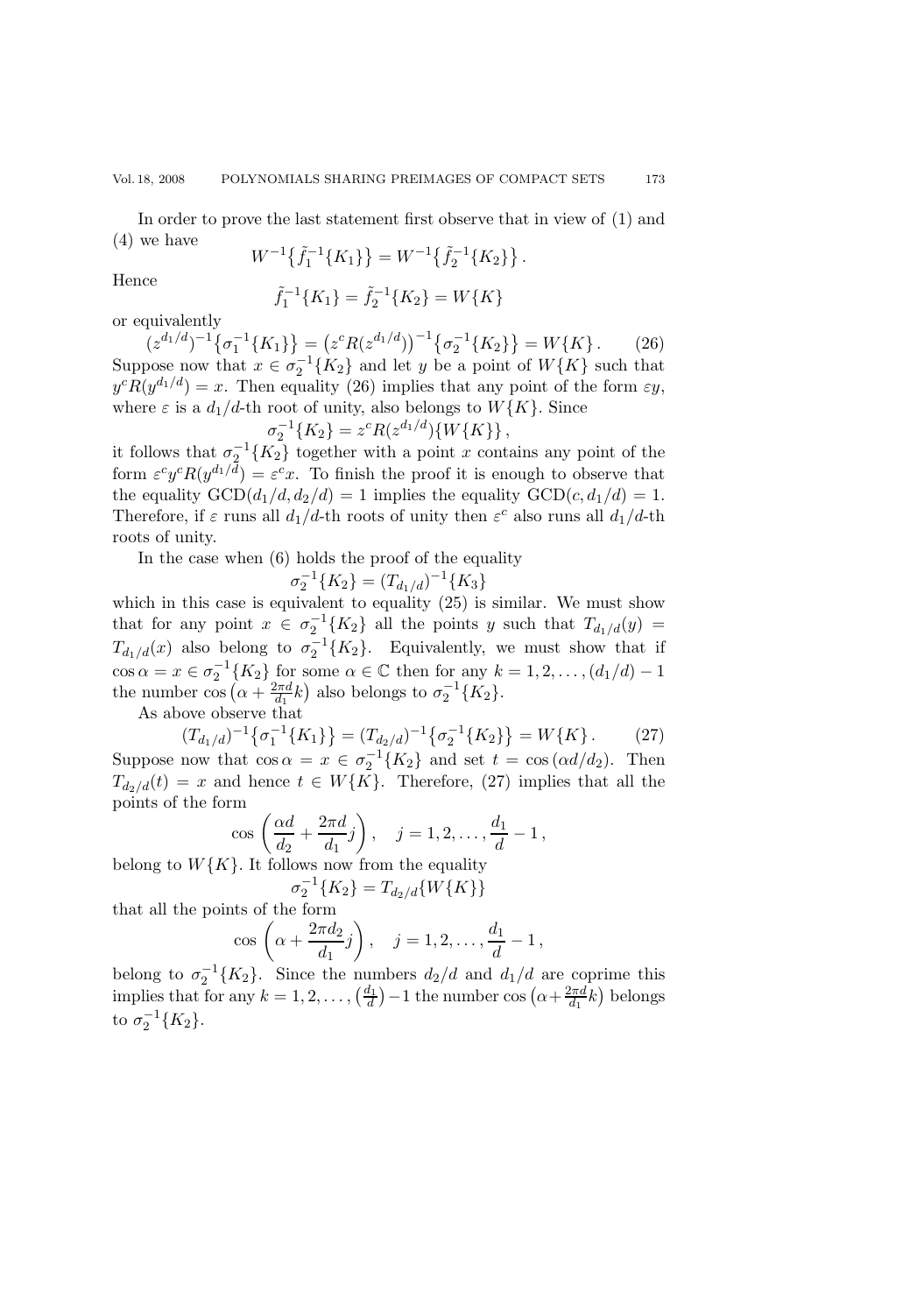REMARK. Instead of the condition

$$
card{K} \ge LCM{d_1, d_2}
$$
 (28)

in the formulation of the theorem one can require that

$$
\operatorname{card}\{K_1\} \ge d_2/d + 1 \quad \text{or} \quad \operatorname{card}\{K_2\} \ge d_1/d + 1. \tag{29}
$$

Indeed, for any polynomial  $f(z)$  and any finite set  $K \subset \mathbb{C}$  we have

$$
card{f^{-1}{K}} \ge deg f(z) card{K} - deg f'(z)
$$
  
= deg f(z)(card{K} - 1) + 1. (30)

Therefore, any of inequalities (29) implies inequality (28).

*Proof of Corollary 1*. It is enough to observe that if  $\text{card}\{K_1\} \geq 2$  then (30) implies that

$$
card{K_1} \geq deg f_1(z) + 1 = LCM(d_1, d_2) + 1.
$$

*Proof of Corollary 2*. Let C be the circle of the smallest radius containing the set K, and c be its center. Observe that any  $\mu(z) \in \Sigma_K$  transforms C into itself. Therefore,  $\Sigma_K$  is a subgroup of the group  $S^1$ . Since K is a compact set, it follows that if  $\Sigma_K$  is infinite then K contains, with a point x, all the circle with center c containing x and hence is a union of circles. Moreover, setting

$$
\tilde{f}(z) = z^{d_1} \circ \sigma_1, \quad \tilde{K}_1 = \tilde{f}\{K\}
$$
  
*c*, we see that then

$$
\tilde{f}^{-1}\{\tilde{K}_1\} = f^{-1}\{K_1\} = K.
$$

It follows now from Corollary 1 that  $f(z) = \sigma_2 \circ \tilde{f}(z)$  for some linear function  $\sigma_2(z)$  and hence  $f(z) = \sigma_2 \circ z^{d_1} \circ \sigma_1$ .

Suppose now that the group  $\Sigma_K$  is finite. Without loss of generality we can suppose that  $c = 0$ . Then  $\Sigma_K$  is generated by  $\varepsilon_b = \exp(2\pi i/b)$ . Since  $f^{-1}{K_1} = (f \circ \varepsilon_b z)^{-1}{K_1} = K,$ 

it follows from Corollary 1 that

where  $\sigma_1(z) = z$  –

$$
f(\varepsilon_b z) = \mu \circ f(z) \tag{31}
$$

for some  $\mu(z) \in \Sigma_{K_1}$ . If  $\mu(z) = \alpha z + \beta$ ,  $\alpha, \beta \in \mathbb{C}$ , then  $\alpha = \varepsilon_b^a$ , where a is the remainder after division of deg  $f(z)$  by b. This implies, in particular, the equality  $f(0) = (f(0) - \beta)/\varepsilon_b^a$ . Now consider the rational function  $g(z)=(f(z) - f(0))/z^a$ . Since

$$
g(\varepsilon_b z) = \frac{f(\varepsilon_b z) - f(0)}{\varepsilon_b^a z^a} = \frac{f(z) - (f(0) - \beta)/\varepsilon_b^a}{z^a} = g(z),
$$

it is easy to see that  $g(z)$  has the form  $R(z^b)$  for some polynomial  $R(z)$  and hence  $f(z) = \sigma \circ z^a R(z^b)$ , where  $\sigma(z) = z + f(0)$ .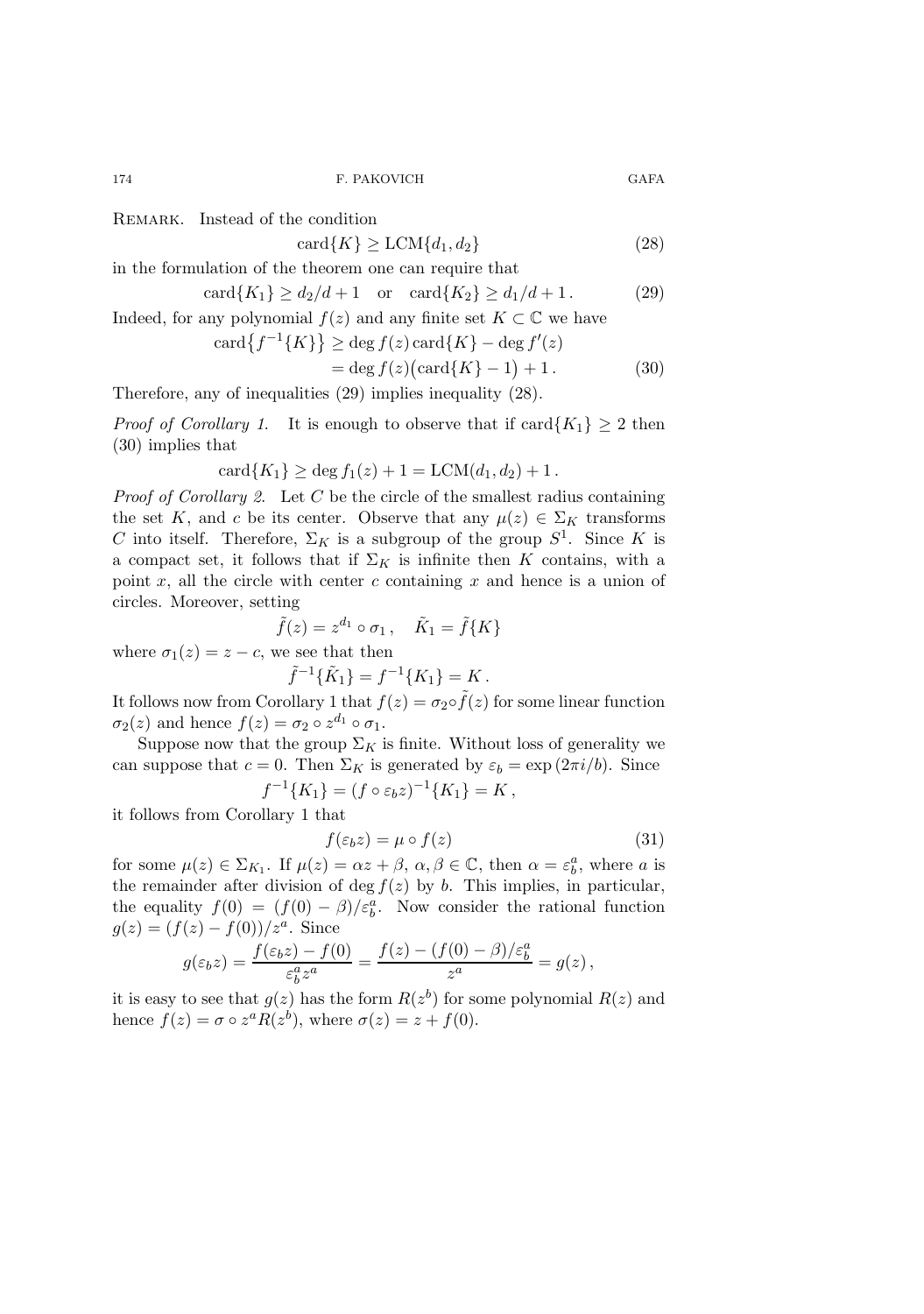# **5** Solutions of  $f_1^{-1}{T}$   ${T}$   $F_2^{-1}{T}$   ${T}$

*Proof of Theorem 2.* If  $d_1$  is a divisor of  $d_2$ , then the theorem follows from Theorem 1, so we may concentrate on the case when  $d_1$  is not a divisor of  $d_2$ . Let us suppose additionally that  $d_1/d > 2$ ; the case when  $d_1/d = 2$ will be considered separately.

Since  $d_1$  is not a divisor of  $d_2$ , Theorem 1 implies that there exist nonlinear polynomials  $\tilde{f}_1(z)$ ,  $\tilde{f}_2(z)$ ,  $g_1(z)$ ,  $g_2(z)$ ,  $\deg g_1(z) = d_2/d$ ,  $\deg g_2(z) =$  $d_1/d$ , and a polynomial  $W(z)$ ,  $\deg W(z) = d$ , satisfying (2), (4). Since in the course of the proof of the theorem we will repeatedly use Theorem 1 to uniform the notation set,

$$
L_1 = T, \quad A_1(z) = \tilde{f}_1(z), \quad B_1(z) = \tilde{f}_2(z).
$$

It follows from  $(2)$ ,  $(4)$  that

$$
A_1^{-1}{L_1} = B_1^{-1}{L_1} = W{K}.
$$

 $A_1^{-1}{L_1} = B_1^{-1}{L_1} = W{K}.$ <br>Furthermore, by Theorem 1 there exists a compact subset of  $\mathbb{C}$ , which we denote by  $L_2$ , such that

$$
g_1^{-1}\{L_2\} = g_2^{-1}\{L_2\} = L_1
$$
\n(32)

and there exist linear functions  $\sigma_1(z)$ ,  $\sigma_2(z)$  such that either

$$
A_1(z) = \sigma_1 \circ z^{d_1/d}, \quad B_1(z) = \sigma_2 \circ z^c R(z^{d_1/d}), \tag{33}
$$

or

$$
A_1(z) = \sigma_1 \circ T_{d_1/d}, \quad B_1(z) = \sigma_2 \circ T_{d_2/d}
$$
 (34)

holds.

Set now

$$
A_2(z) = g_2(\tilde{f}_1(z)), \quad B_2(z) = g_1(\tilde{f}_2(z)). \tag{35}
$$

Then the conditions of the theorem imply that

$$
A_2^{-1}\{L_2\} = B_2^{-1}\{L_2\} = W\{K\},\tag{36}
$$

where deg  $A_1(z)=(d_1/d)^2$ , deg  $B_2(z)=(d_2/d)^2$ . Furthermore, apply-<br>ing Theorem 1 to equality (22) we conclude that there exist notworping ing Theorem 1 to equality (32) we conclude that there exist polynomials  $h_1(z)$ ,  $h_2(z)$ ,  $\deg h_1(z) = d_1/d$ ,  $\deg h_2(z) = d_2/d$ . such that

$$
h_1(g_1(z)) = h_2(g_2(z))
$$

and

$$
h_1^{-1}{L_3} = h_2^{-1}{L_3} = L_2
$$

for some compact set  $L_3 \subset \mathbb{C}$ . Then for polynomials

$$
A_3(z) = h_1 \circ g_2 \circ f_1, \quad B_3(z) = h_2 \circ g_1 \circ f_2
$$

we have

$$
A_3^{-1}{L_3} = B_3^{-1}{L_3} = W\{K\},\
$$

where 
$$
\deg A_3(z) = (d_1/d)^3
$$
,  $\deg B_3(z) = (d_2/d)^3$ .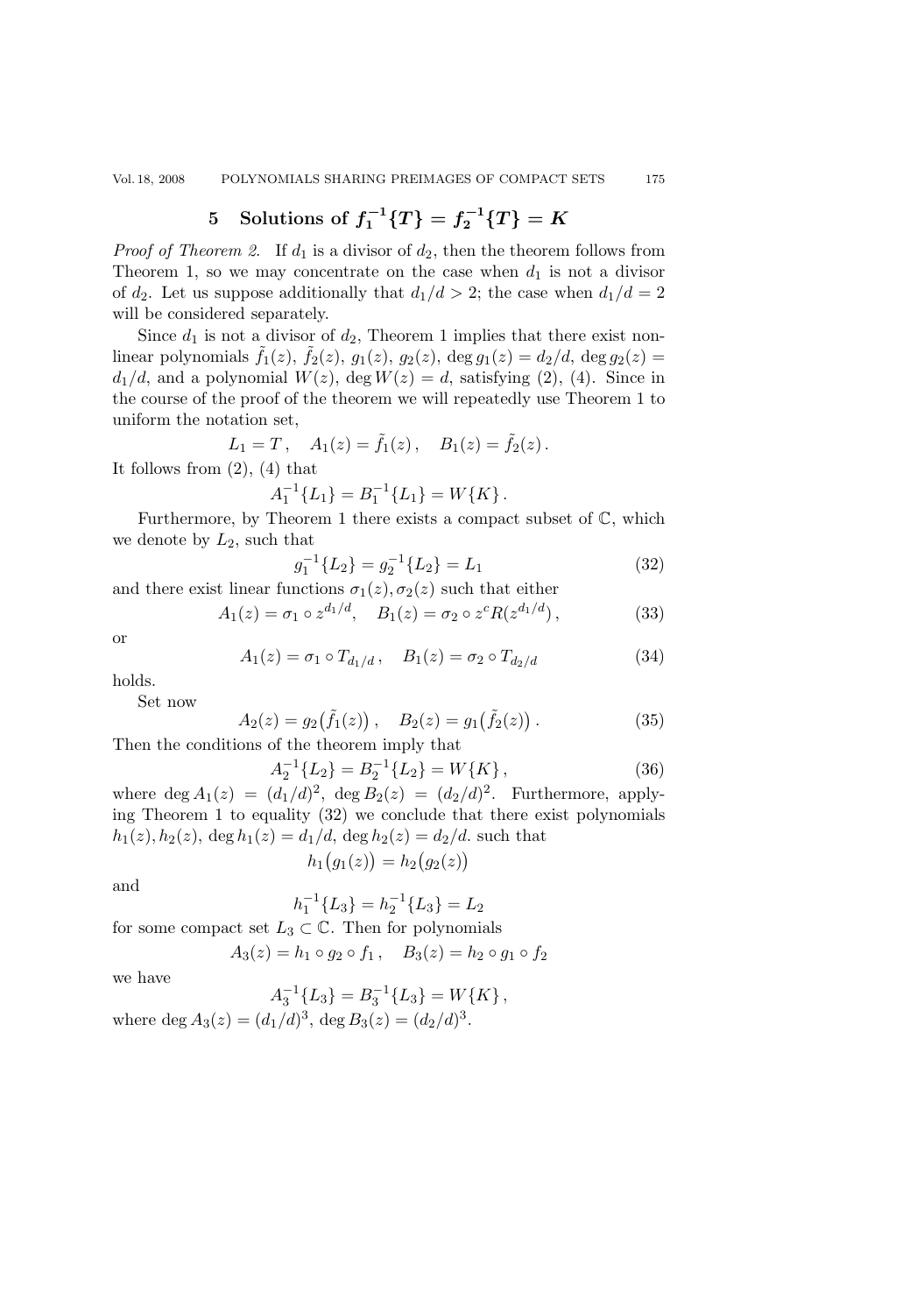Continuing in the same way we conclude that for any  $r \geq 0$  there exist a compact set  $L_r$  and polynomials  $A_r(z)$ ,  $B_r(z)$ , deg  $A_r(z)=(d_1/d)^r$ , deg  $B_2(z)=(d_2/d)^r$ , such that

$$
A_r^{-1}\{L_r\} = B_r^{-1}\{L_r\} = W\{K\},\tag{37}
$$

where for polynomials  $A_1(z)$ ,  $B_1(z)$  either (33) or (34) holds. Furthermore, applying Theorem 1 to equality (37) for  $r \geq 2$  we see that there exist linear functions  $\sigma_{r,1}(z)$ ,  $\sigma_{r,2}(z)$ ,  $\omega_r(z)$  such that either

 $A_r(z) = \sigma_{r,1} \circ z^{(d_1/d)^r} \circ \omega_r, \quad B_r(z) = \sigma_{r,2} \circ z^{c_r} R_r(z^{(d_1/d)^r}) \circ \omega_r,$  (38) for some  $R_r(z)$  and  $c_r$ , or

$$
A_r(z) = \sigma_{r,1} \circ T_{(d_1/d)^r} \circ \omega_r, \quad B_r(z) = \sigma_{r,2} \circ T_{(d_2/d)^r} \circ \omega_r. \tag{39}
$$

Show that if (33) (resp. (34)) holds then (38) (resp. (39)) holds for all  $r \geq 2$ . Consider first the case when (34) holds and show that equality (38) cannot be realized. Indeed, observe that the formula  $T_n(\cos x) =$  $\cos(nx)$  implies that  $T'_n(z) = 0$  if and only if  $z = \cos(\pi k/n)$ , where  $k = 1, 2, \ldots, n - 1$ . In particular, since  $d_1/d > 2$ , the polynomial  $T_{d_1/d}(z)$ has at least two critical points. It follows now from the chain rule that the polynomial  $A_r(z)$ , which is by construction a polynomial in  $T_{d_1/d}(z)$ , also has at least two critical points. On the other hand, the polynomial  $\sigma_{1,r} \circ z^{(d_1/d)^r} \circ \omega_r$  has only one critical point.

Similarly, if formula (33) holds then (39) can not be realized since  $A_r(z)$ is a polynomial in  $z^{d_1/d}$  and therefore has at least one critical point of the multiplicity  $> 2$  while the multiplicity of any critical point of the polynomial  $\sigma_{1,r} \circ T_{(d_1/d)^r} \circ \omega_r$  is 2.

Consider now the cases when (38) or (39) holds separately. Suppose first that (39) holds. Show at the beginning that for any  $r \geq 2$  the equality

$$
\omega_r(z) = \pm z \tag{40}
$$

holds. Indeed, we have

$$
A_r(z) = (\sigma_{r,1} \circ T_{(d_1/d)^{r-1}}) \circ (T_{d_1/d} \circ \omega_r).
$$

Therefore, setting

$$
U_r = (\sigma_{r,1} \circ T_{(d_1/d)^{r-1}})^{-1} \{L_r\},\,
$$

we see that

$$
(T_{d_1/d} \circ \omega_r)^{-1} \{U_r\} = (\sigma_1 \circ T_{d_1/d})^{-1} \{L_1\}.
$$

By Corollary 1, this implies that

$$
T_{d_1/d} \circ \omega_r = \delta \circ \sigma_1 \circ T_{d_1/d}
$$

for some linear function  $\delta(z)$ . Since both parts of this equality should have the same critical points it follows easily that (40) holds.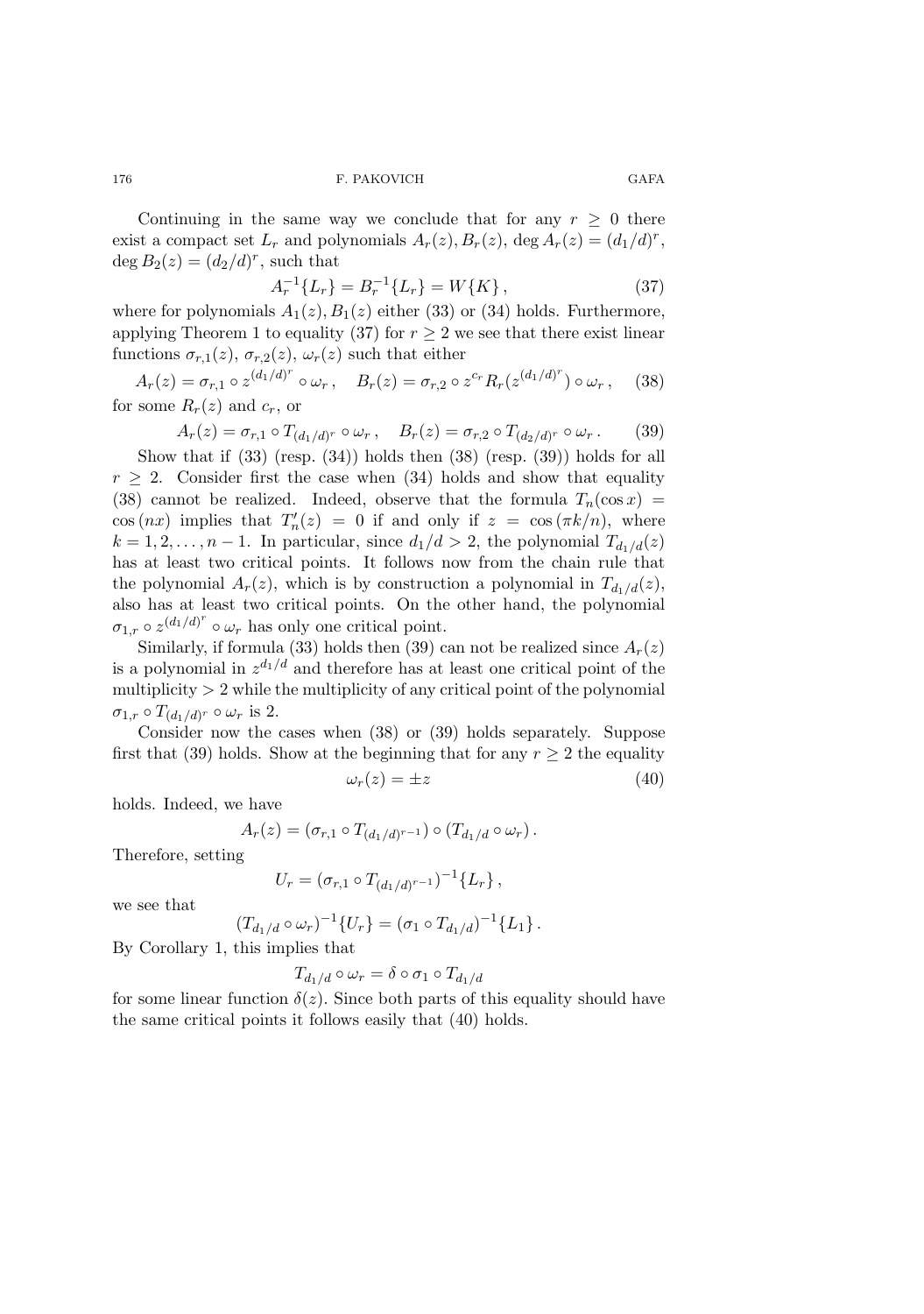Furthermore, since  $T_n(\pm z) = \pm T_n(z)$  equality (40) implies that

 $A_r(z)=\tilde{\sigma}_{r,1} \circ T_{(d_1/d)^r}$ ,  $B_r(z)=\tilde{\sigma}_{r,2} \circ T_{(d_2/d)^r}$ ,

for linear functions  $\tilde{\sigma}_{r,1} = \pm \sigma_{r,1}$ ,  $\tilde{\sigma}_{r,2} = \pm \sigma_{r,2}$ . In particular, setting  $M_1 =$  $\sigma_1^{-1}{L_1}$  and  $M_r = \tilde{\sigma}_{r,1}^{-1}{L_r}$  for  $r \geq 2$ , we see that for any  $r \geq 1$  the equality

$$
(T_{(d_1/d)^r})^{-1}\{M_r\} = W\{K\} \tag{41}
$$

holds.

The equality (41) implies that the compact set  $W\{K\}$  together with a point  $u$  contains all the points  $v$  such that

$$
T_{(d_1/d)^r}(v) = T_{(d_1/d)^r}(u)
$$
\n(42)

for some  $r \ge 1$ . Choose  $\alpha \in \mathbb{C}$  such that  $u = \cos \alpha$ . Then condition (42) is equivalent to the condition that  $W\{K\}$  contains all the points of the form

$$
\cos\left(\alpha + 2\pi \left(\frac{d}{d_1}\right)^r j\right), \quad j = 1, 2, \dots, \left(\frac{d_1}{d}\right)^r - 1,
$$
  
Since W(K) is a compact set it follows that W

where  $r \geq 1$ . Since  $W\{K\}$  is a compact set it follows that  $W\{K\}$  contains all the set  $E_{\alpha} = \cos(\alpha + s)$ ,  $0 \le s \le 2\pi$ . It is easy to see that  $E_{\alpha}$  is an ellipse which in the coordinates  $x = \Re z$ ,  $y = \Im z$  is defined by the equation

$$
\frac{x^2}{a^2} + \frac{y^2}{b^2} = 1, \quad a = \frac{1}{2} \left( |e^{i\alpha}| + \frac{1}{|e^{i\alpha}|} \right), \quad b = \frac{1}{2} \left( |e^{i\alpha}| - \frac{1}{|e^{i\alpha}|} \right).
$$
  
Therefore, we can represent  $W\{K\}$  as a union of ellipses

Therefore, we can represent  $W\{K\}$  as a union of ellipses

$$
W\{K\} = \bigcup_{t \in U} E_t
$$

for some compact subset U of the segment  $[0, i\infty)$ . Furthermore, since  $T_n\{E_t\} = E_{tn}$ , we have

$$
T = \sigma_1 \{ T_{d_1/d} \{ W \{ K \} \} \} = \bigcup_{t \in U} \sigma_1 \{ E_{td_1/d} \} . \tag{43}
$$

On the other hand,

$$
T = \sigma_2 \{ T_{d_2/d} \{ W \{ K \} \} \} = \bigcup_{t \in U} \sigma_2 \{ E_{td_2/d} \} . \tag{44}
$$

Denote by  $t_1$  the point of U with the maximal modulus. Then formulas (43), (44) imply that the ellipses  $\sigma_1\{E_{t_1d_1/d}\}\$  and  $\sigma_2\{E_{t_1d_2/d}\}\$  coincide. In particular they have the same focuses. Since focuses of all ellipses  $E_{\alpha}$ ,  $\alpha \in \mathbb{C}$ , are  $\pm 1$ , we conclude that  $\sigma_2 \circ \sigma_1^{-1} = \pm z$  and hence (9) holds.<br>Furthermore the equality Furthermore, the equality

$$
\sigma_1\{E_{t_1d_1/d}\} = \sigma_1\{\pm E_{t_1d_2/d}\}
$$

implies that

$$
\frac{1}{2}\left(|e^{it_1}|^{d_1/d} + \frac{1}{|e^{it_1}|^{d_1/d}}\right) = \frac{1}{2}\left(|e^{it_1}|^{d_2/d} + \frac{1}{|e^{it_1}|^{d_2/d}}\right).
$$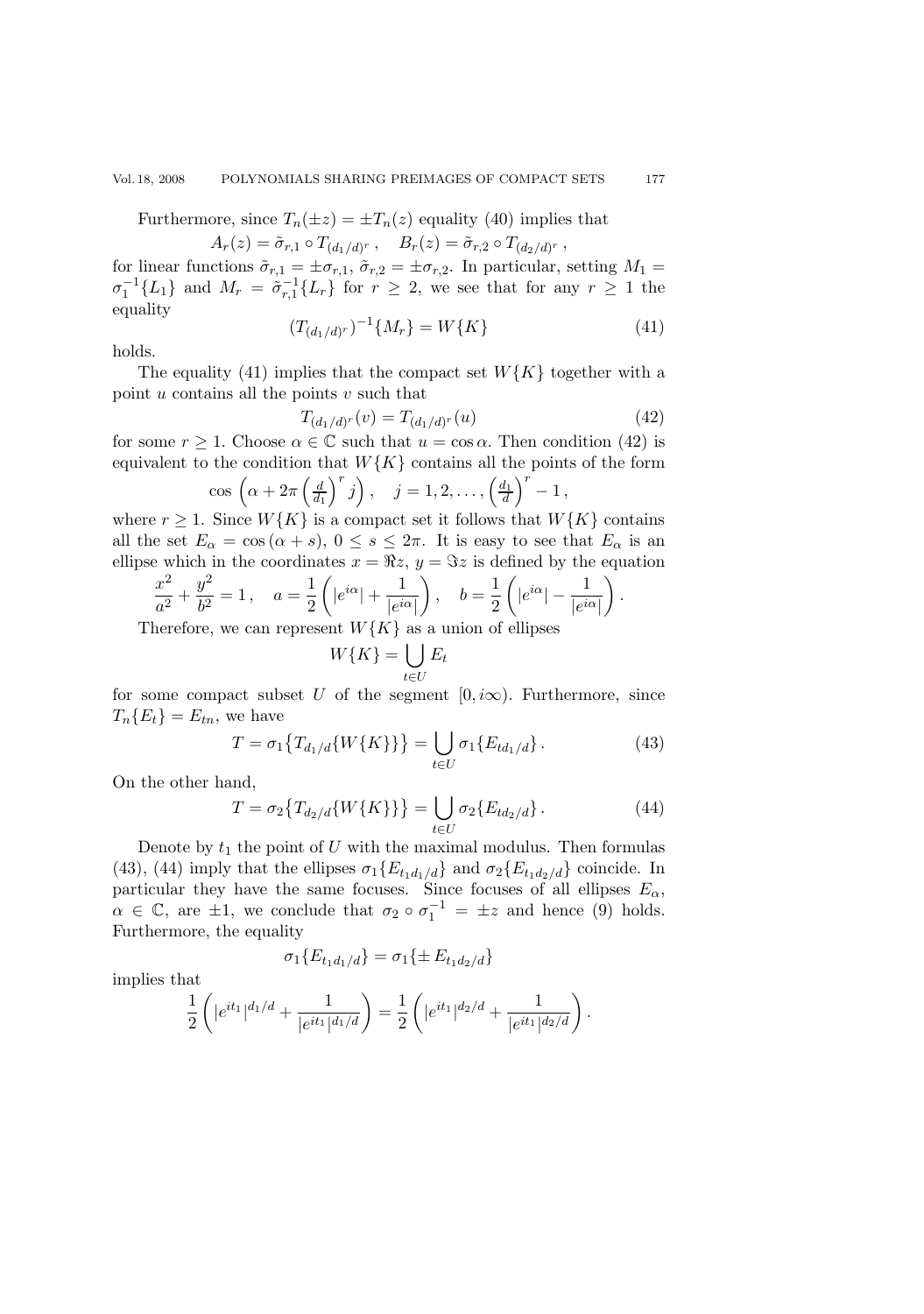Since  $d_2 \neq d_1$ , it follows that  $t_1 = 0$ . Therefore,  $W\{K\} = [-1, 1]$  and hence  $T = \sigma_1 \big\{ T_{d_1/d} \{ [-1, 1] \} \big\} = \sigma_1 \big\{ [-1, 1] \big\}$ 

is a segment.

Consider now the case when (38) holds. Since

 $A_r(z)=(\sigma_{r,1}\circ z^{(d_1/d)^{r-1}})\circ (z^{d_1/d}\circ \omega_r),$ 

setting

$$
U_r = (\sigma_{r,1} \circ z^{(d_1/d)^{r-1}})^{-1} \{L_r\},\,
$$

we see that

$$
(z^{d_1/d} \circ \omega_r)^{-1} \{U_r\} = (\sigma_1 \circ z^{d_1/d})^{-1} \{L_1\}.
$$

By Corollary 1, this implies that

$$
z^{d_1/d} \circ \omega_r = \delta \circ \sigma_1 \circ z^{d_1/d}
$$

for some linear function  $\delta(z)$ . Comparing critical points of the both sides of this equality we conclude that  $\omega_r(z) = \gamma_r z$  for some  $\gamma_r \in \mathbb{C}$ .

Therefore, for  $r \geq 2$ , we have

$$
A_r(z) = \tilde{\sigma}_{r,1} \circ z^{(d_1/d)^r}, \quad B_r(z) = \tilde{\sigma}_{r,2} \circ z^{c_r} \tilde{R}_r(z^{(d_1/d)^r})
$$

for some linear functions  $\tilde{\sigma}_{r,1}$ ,  $\tilde{\sigma}_{r,2}$  and a polynomial  $\tilde{R}_r(z)$ . In particular, setting  $M_1 = \sigma_1^{-1}{L_1}$  and  $M_r = \tilde{\sigma}_{r,1}^{-1}{L_r}$  for  $r \ge 2$  we see that for any  $r > 1$  the equality  $r \geq 1$  the equality (z(d1/d)*<sup>r</sup>*

$$
(z^{(d_1/d)^r})^{-1}\{M_r\} = W\{K\} \tag{45}
$$

holds.

Equality (45) implies that  $W\{K\}$  together with a point u contains all the points of the form  $\varepsilon u$ , where  $\varepsilon^{(d_1/d)^r} = 1$  for some  $r \geq 0$  and therefore all the circle  $x^2 + y^2 = |u|$ . It follows that  $W\{K\}$  is a union of such circles and hence by Corollary 2 the function  $\tilde{f}_2(z)$  actually has the form  $\sigma_2 \circ z^{d_2/d}$ for some linear function  $\sigma_2(z)$ . Furthermore, equality

$$
T = \tilde{f}_1(W\{K\}) = \tilde{f}_2(W\{K\})
$$
\n(46)

implies that  $\sigma_2(z) = \sigma_1 \circ \gamma z$  for some  $\gamma \in \mathbb{C}$  and hence (8) holds.

To finish the proof we need only consider the case when deg  $f_1(z) = 2$ . Define  $A_2(z)$ ,  $B_2(z)$  by formula (35). Since deg  $A_2(z)=4 > 2$  equality (36) implies that  $L_2$  is either a union of circles or a segment and, respectively,  $W\{K\}$  is either a union of circles centered at the origin or a segment [−1, 1]. If  $W\{K\}$  is a union of circles then by Corollary 2 we have

$$
\tilde{f}_1(z) = \sigma_1 \circ z^{d_1/d}, \quad \tilde{f}_2(z) = \sigma_2 \circ z^{d_2/d},
$$

and, as above, equality (46) implies that (8) holds.

On the other hand, if  $W\{K\}$  is a segment [−1, 1] then the equality

$$
\tilde{f}_1^{-1}\{T\} = T_2^{-1}\{[-1,1]\}
$$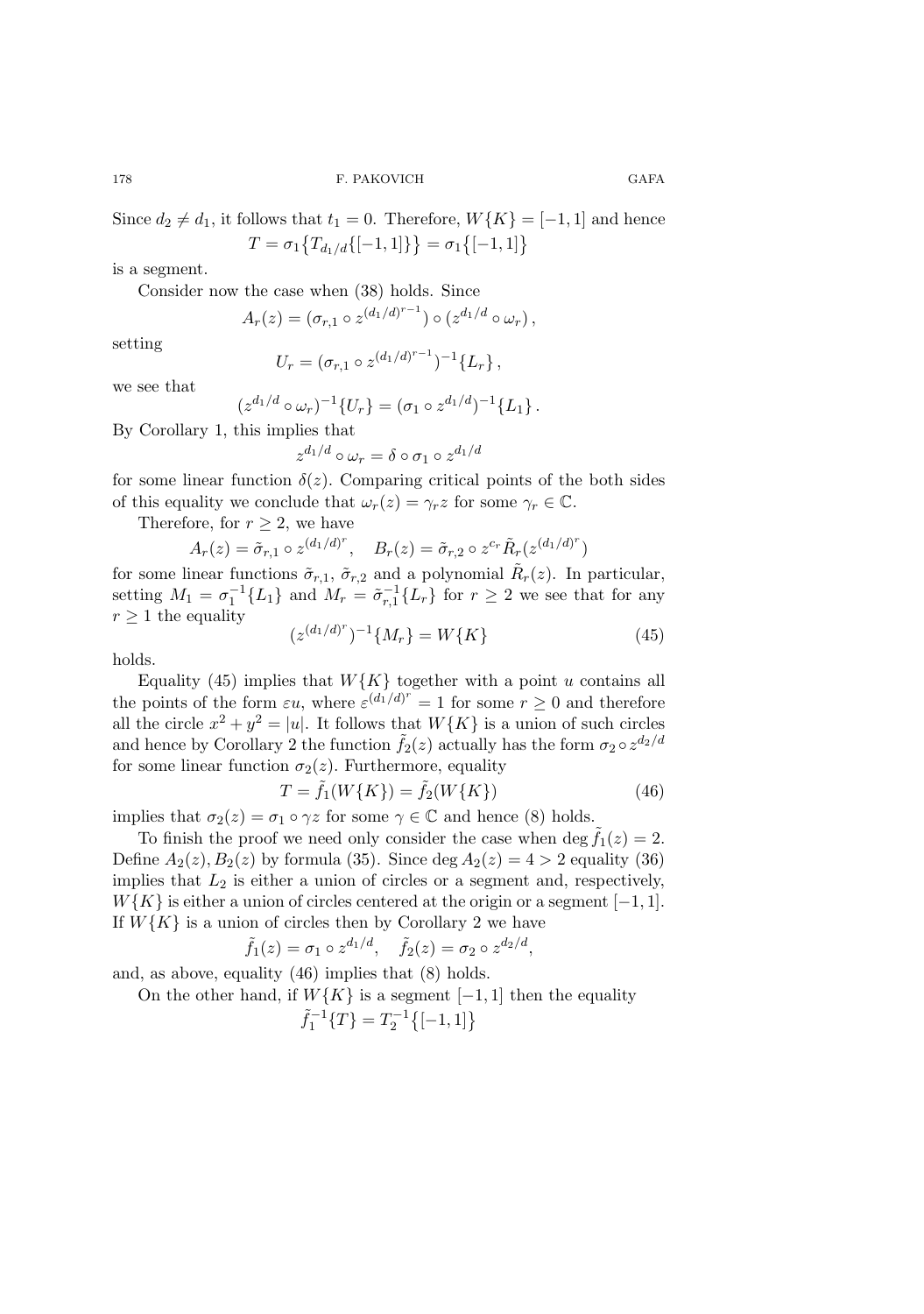holds and applying Corollary 1 we conclude that there exists a linear function  $\sigma_1$  such that

$$
T = \sigma_1 \{ [-1, 1] \}, \quad \tilde{f}_1(z) = \sigma_1 \circ T_2.
$$

Hence,  $T$  is a segment. Similarly,

$$
\tilde{f}_2^{-1}\{T\} = T_{d_2/d}^{-1}\{[-1,1]\}
$$

and

$$
T = \sigma_2 \{ [-1, 1] \}, \quad \tilde{f}_2(z) = \sigma_2 \circ T_{d_2/d}.
$$

It follows now from  $\sigma_1\{[-1,1]\} = \sigma_2\{[-1,1]\}$  that  $\sigma_1^{-1} \circ \sigma_2 = \pm z$  and hence  $(0)$  holds (9) holds.

# **6** Solutions of  $f_1^{-1}{T}$   $\{T\} = f_2^{-1}{T}$

*Proof of Theorem 3*. First of all consider the case when T is finite. In this case inequality (30) implies that T is a point,  $T = t \in \mathbb{C}$ . Let  $a_1$  be the leading coefficient of  $f_1(z)$ . Set  $\sigma(z) = \alpha(z - t)$ , where  $\alpha^{d_1 - 1} = a_1$ . Then the polynomial  $f(z) = \sigma \circ f_1 \circ \sigma^{-1}$  has the leading coefficient 1 and satisfies  $f^{-1}\{0\} = 0$ . It follows that  $\sigma \circ f_1 \circ \sigma^{-1} = z^{d_1}$ . Similarly,  $\sigma \circ f_2 \circ \sigma^{-1} = \gamma z^{d_2}$ for some  $\gamma \in \mathbb{C}$ .

Now assume that  $T$  is infinite. Consider from the beginning the case when the set  $T$  is either a union of circles with the common center or a segment. Suppose first that  $T$  is a union of circles with a common center  $c$ . Without loss of generality we can assume that  $c = 0$ . Then it follows from Corollary 2 that

$$
f_1(z) = \gamma_1 z^{d_1}, \quad f_2(z) = \gamma_2 z^{d_2} \tag{47}
$$

for some  $\gamma_1, \gamma_2 \in \mathbb{C}$ . Therefore, for  $\sigma(z) = \alpha z$ , where  $\alpha$  satisfies  $\alpha^{d_1 - 1} = \gamma_1$ , the equalities (11) hold with  $\gamma = \gamma_2 \alpha^{-d_2+1}$ . Furthermore, if  $r = \max_{z \in T} |z|$ <br>then (47) and (10) imply that  $\alpha x^{d_1-1} = \alpha x^{d_2-1}$ . Therefore, since  $x > 0$ . then (47) and (10) imply that  $\gamma_1 r^{d_1-1} = \gamma_2 r^{d_2-1}$ . Therefore, since  $r > 0$ , the equality

$$
\gamma_1^{d_2 - 1} = \gamma_2^{d_1 - 1} \tag{48}
$$

holds. and hence

$$
|\gamma| = |\gamma_2||\alpha^{-d_2+1}| = |\gamma_2||\gamma_1^{-d_2-1/d_1-1}| = 1.
$$
 (49)

Similarly, if  $T$  is a segment then setting

$$
p_1(z) = \sigma \circ T_{d_1} \circ \sigma^{-1}, \quad p_2(z) = \sigma \circ T_{d_2} \circ \sigma^{-1},
$$

where  $\sigma(z)$  is a linear function such that  $T = \sigma\{[-1, 1]\}\;$  we see that  $p_1^{-1}\{T\} = p_2^{-1}\{T\} = T.$ 

By the Corollary 1 this implies that that

$$
f_1(z) = \delta_1 \circ p_1(z), \quad f_2(z) = \delta_2 \circ p_2(z),
$$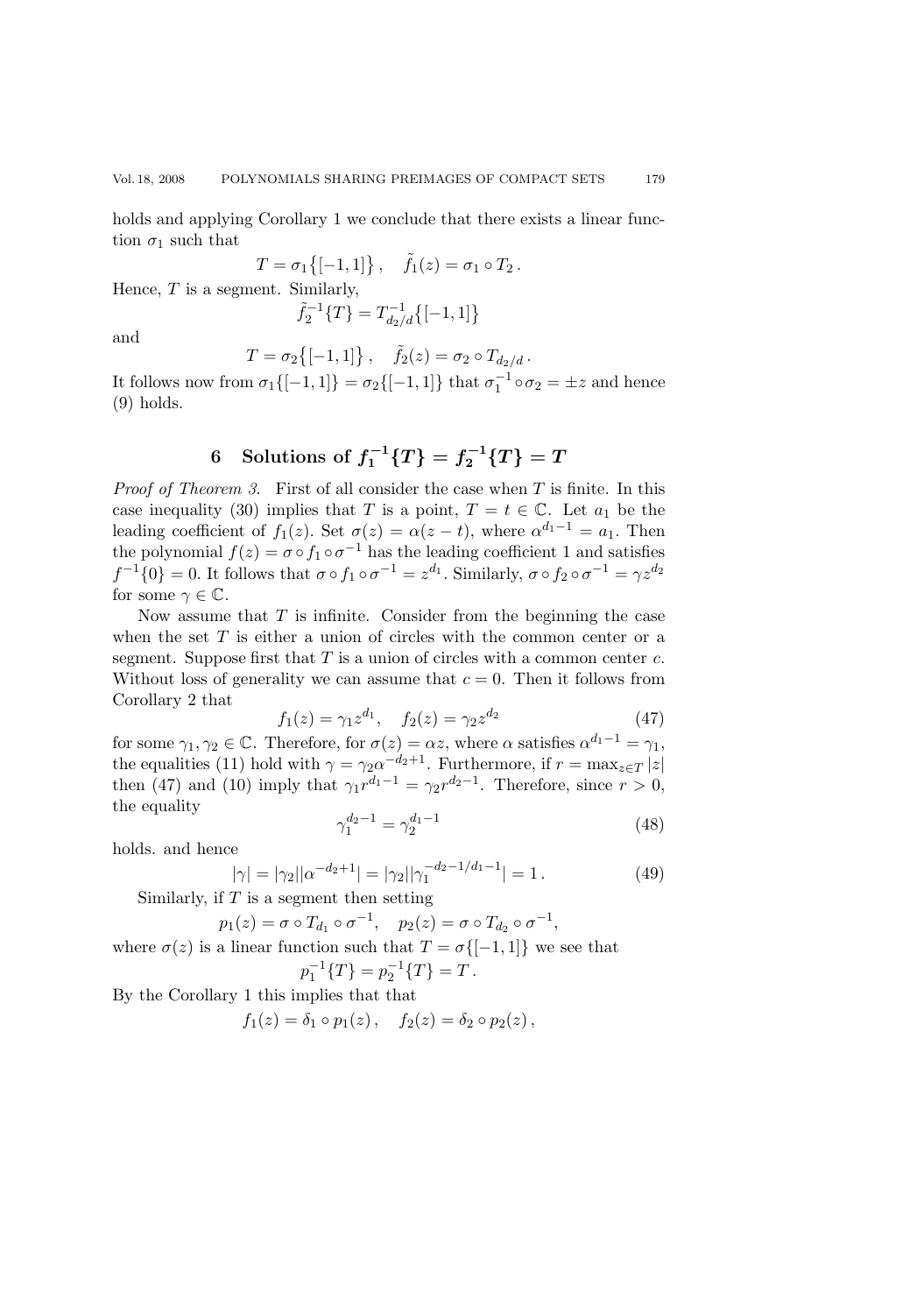for some linear function  $\delta_1(z)$ ,  $\delta_2(z)$  such that  $\delta_1\{T\} = \delta_2\{T\} = T$ . Since any linear function which transforms  $T$  to itself has the form

$$
\delta(z) = \sigma \circ \pm z \circ \sigma^{-1}
$$

it follows that (12) holds.

Now consider the case when  $T$  is distinct from a union of circles or a segment. Let  $p(z)$ ,  $s = \deg p(z)$ , be a non-linear polynomial of the minimal degree satisfying

$$
f^{-1}\{T\} = \{T\}.
$$
\n(50)

Show that then for any polynomial  $q(z)$ ,  $t = \deg q(z)$ , satisfying (50) the equality  $t = s^k$  holds for some  $k \geq 1$ . Indeed, suppose that  $s^k < t < s^{k+1}$ for some  $k \geq 1$ . Since

$$
(p^{\circ k}(z))^{-1}{T} = q^{-1}{T} = T,
$$

it follows from Theorem 2 that there exists a polynomial  $r(z)$  such that

$$
q(z) = r(p(z)), \quad r^{-1}{T} = T.
$$

Since  $1 < \deg r(z) < s$  this contradicts to the assumption about  $p(z)$ .

Therefore, deg  $f_1(z) = s^{k_1}$ , deg  $f_2(z) = s^{k_2}$  for some  $k_1, k_2 \geq 1$ . Since

$$
\left(p^{\circ k_1}(z)\right)^{-1}\lbrace T\rbrace = f_1^{-1}\lbrace T\rbrace, \quad \left(p^{\circ k_2}(z)\right)^{-1}\lbrace T\rbrace = f_2^{-1}\lbrace T\rbrace,
$$
  
it follows now from Corollary 1 that equalities (13) hold. Furthermore,

since T is distinct from a union of circles, Corollary 2 implies that  $\Sigma_T$  is finite.

*Proof of Theorem 4.* Prove at first the equivalence of conditions 1 and 2. Clearly, it is enough to show that any of the conclusions  $1,2,3$  in the formulation of Theorem 3 implies that polynomials  $f_1(z)$ ,  $f_2(z)$  have the same Julia sets. In the cases 1),2) this is obvious, so suppose that the case 3) holds. Denote by  $J_{f_1}$  and  $J_{f_2}$  the Julia sets of the polynomials  $f_1(z)$ ,  $f_2(z)$  and by  $K_{f_1}$  and  $K_{f_2}$  their filled-in Julia sets. Since for any polynomial  $f(z)$  the equality  $J_f = \partial K_f$  holds in order to prove the equality  $J_{f_1} = J_{f_2}$  it is enough to prove that  $K_{f_1} = K_{f_2}$ .

Without loss of generality we can assume that the center of the disk of the smallest radius containing  $T$  is zero. Then

$$
f_1(z) = \eta_1 p^{\circ s_1}, \quad f_2(z) = \theta_2 p^{\circ s_2} \tag{51}
$$

for some b-th roots of unity  $\eta_1, \theta_1$ . Furthermore, applying formula (31) to the polynomial  $p(z)$ , and taking into account that  $\mu(z) = \alpha z$  for some  $\alpha \in \mathbb{C}$ , we see that  $p(z) = z^a R(z^b)$  for some polynomial  $R(z)$ . This implies that, for any  $j \geq 1$ , we have

$$
f_1^{\circ j}(z) = \eta_j p^{\circ s_1 j}, \quad f_2^{\circ j}(z) = \theta_j p^{\circ s_2 j}
$$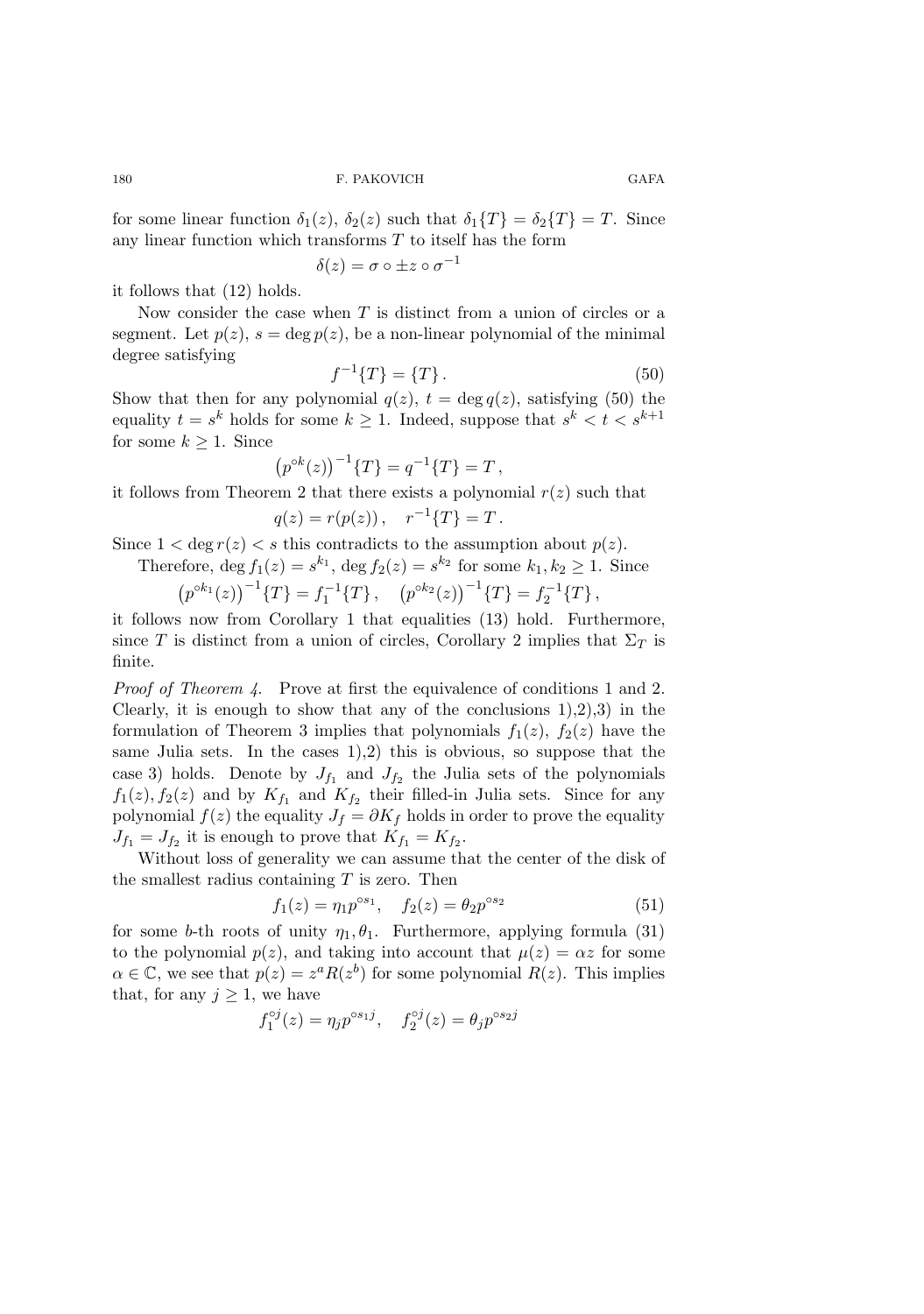for some b-th roots of unity  $\eta_i, \theta_i$ . Therefore, the equalities

$$
|f_1^{oj}(z)| = |p^{\circ s_1 j}|, \quad |f_2^{oj}(z)| = |p^{\circ s_2 j}|
$$

hold. This follows that  $K_{f_1} = K_{f_2} = K_p$  and hence  $J_{f_1} = J_{f_2} = J_p$ .

Now prove the equivalence of conditions 2 and 3. Suppose first that 2 holds and set  $J = J_{f_1} = J_{f_2}$ . Then we have

$$
(f_1 \circ f_2)^{-1} \{J\} = (f_2 \circ f_1)^{-1} \{J\}.
$$

It follows now from Corollary 1 that (14) holds with  $\mu \in \Sigma_J = J_{f_1} \cap J_{f_2}$ .

Furthermore, if (14) holds and  $\mu(z) = z$ , in other words if  $f_1(z)$ ,  $f_2(z)$ commute, then the equality  $J = J_{f_1} = J_{f_2}$  was already established by Julia [J] (for any rational functions) and can be proved easily as follows ([A]). Suppose that  $z \in K_{f_1}$ . Since (14) implies that

$$
f_1(f_2^{\circ k}(z)) = f_2^{\circ k}(f_1(z)),
$$

we conclude that  $f_1\{K_{f_2}\}\subset \{K_{f_2}\}$  for any  $k\geq 1$ . Hence,  $f_1^{\circ j}\{K_{f_2}\}\subset \{K_{f_2}\}$  for any  $j\geq 1$  and therefore  $K_{f_2}\subset K_{f_1}$ . By symmetry, also  $K_{f_1}\subset K_{f_2}$  and hence  $K_{f_1} = K_{f_2}, J_{f_1} = J_{f_2}.$ 

Now consider the case when  $\mu(z) \neq z$ . If  $\mu^{\circ j}(z) \neq z$  for any j then both  $\Sigma_{T_1}$  and  $\Sigma_{T_2}$  are infinite and by Corollary 2, taking into account that  $\Sigma_{T_1} \cap \Sigma_{T_2} \neq \emptyset$ , we conclude that  $\Sigma_{T_1}$  and  $\Sigma_{T_2}$  are unions of circles with a common center c. Furthermore, since (14) implies that for any linear function  $\nu(z)$  the equality

$$
\tilde{f}_1(\tilde{f}_2(z)) = \tilde{\mu}(\tilde{f}_2(\tilde{f}_1(z)))
$$

holds with

$$
\tilde{f}_1 = \nu \circ f_1 \circ \nu^{-1}, \quad \tilde{f}_2 = \nu \circ f_2 \circ \nu^{-1}, \quad \tilde{\mu} = \nu \circ \mu \circ \nu^{-1},
$$

without loss of generality, we can assume that  $c = 0$ . In this case Corollary 2 implies there exist  $\gamma_1, \gamma_2 \in \mathbb{C}$  such that equalities (47) hold. Therefore, setting  $\sigma(z) = \alpha z$ , where  $\alpha^{d_1-1} = \gamma_1$ , we see that equalities (11) hold with  $\gamma = \gamma_2 \alpha^{-d_2+1}$ . Moreover, equality (14) implies equality (48) and therefore equality (49). Hence,  $J_{f_1} = J_{f_2}$ .

Suppose now that  $\mu(z)$  is a rotation of finite order d around a point c. As above, we may assume that  $c = 0$ . Then  $\mu(z) = \varepsilon_d z$  for some primitive d-th root of unity  $\varepsilon_d$ . Show that

$$
f_1(z) = z^{a_1} R_1(z^d), \quad f_2(z) = z^{a_2} R_2(z^d)
$$
 (52)

for some polynomials  $R_1(z)$ ,  $R_2(z)$  and integers  $a_1, a_2$ . Indeed, if both  $\Sigma_{T_1}$ and  $\Sigma_{T_2}$  are finite then, taking into account the equality  $c = 0$ , we conclude as above that there exist polynomials  $\tilde{R}_1(z), \tilde{R}_2(z)$  and integers  $\tilde{a}_1, \tilde{a}_2$  such that

$$
f_1(z) = z^{\tilde{a}_1} \tilde{R}_1(z^{d_1}), \quad f_2(z) = z^{\tilde{a}_2} \tilde{R}_2(z^{d_2}),
$$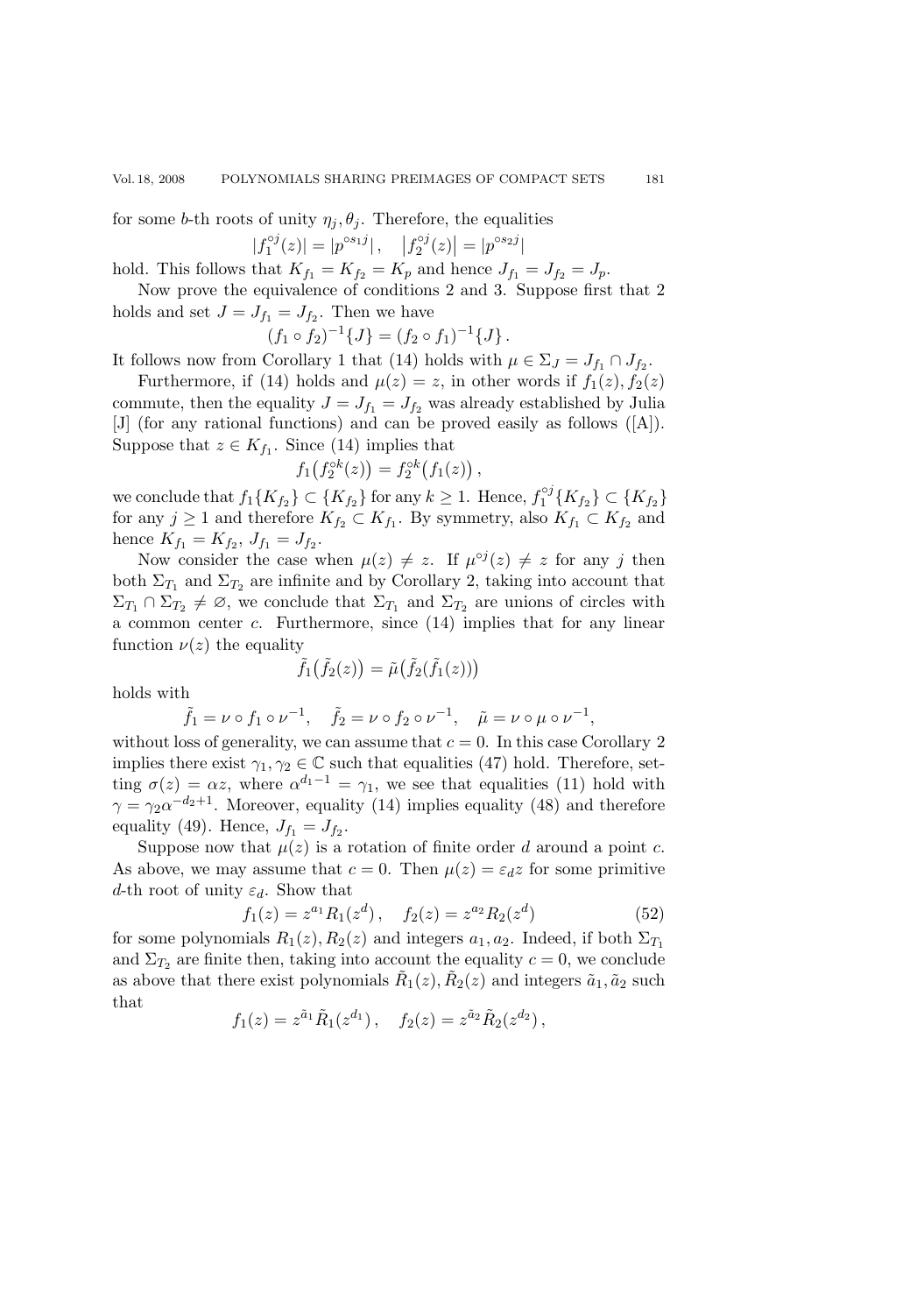where  $d_i$  is the order of  $\Sigma_{T_i}$ ,  $i = 1, 2$ . Since  $d|d_1, d|d_2$  this implies that (52) holds. On the other hand, if one of (or both) groups  $\Sigma_{T_1}$ ,  $\Sigma_{T_2}$  is infinite then it follows from (47) that (52) holds.

Following [BE] define the polynomials

$$
\tilde{f}_1(z) = z^{a_1} R_1^d(z) \,, \quad \tilde{f}_2(z) = z^{a_2} R_2^d(z) \,,
$$
 and show that they commute. Indeed, clearly

$$
\tilde{f}_i \circ z^d = z^d \circ f_i, \quad i = 1, 2. \tag{53}
$$

Therefore, we have

$$
\tilde{f}_1 \circ \tilde{f}_2 \circ z^d = \tilde{f}_1 \circ z^d \circ f_2 = z^d \circ f_1 \circ f_2 = z^d \circ \mu \circ f_2 \circ f_1
$$

$$
= z^d \circ f_2 \circ f_1 = \tilde{f}_2 \circ z^d \circ f_1 = \tilde{f}_2 \circ \tilde{f}_1 \circ z^d.
$$

Hence,  $\tilde{f}_1 \circ \tilde{f}_2 = \tilde{f}_2 \circ \tilde{f}_1$ .

Furthermore, since  $\tilde{f}_1(z)$  and  $\tilde{f}_2(z)$  commute we have  $K_{\tilde{f}_1} = K_{\tilde{f}_2}$ . On the other hand, (53) implies that

$$
\tilde{f}_i^{\circ j} \circ z^d = z^d \circ f_i^{\circ j}, \quad i = 1, 2,
$$

for any  $j \geq 1$ . This follows that

$$
K_{f_i} = (z^d)^{-1} \{ \tilde{K}_{f_i} \}, \quad i = 1, 2 \, .
$$

Hence,  $K_{f_1} = K_{f_2}$  and  $J_{f_1} = J_{f_2}$ .

### **References**

- [A] P. ATELA, Sharing a Julia set: the polynomial case, Progress in Holomorphic Dynamics, Pitman Res. Notes Math. Ser. 387, Longman, Harlow (1998), 102–115,
- [AH] P. ATELA, J. Hu, Commuting polynomials and polynomials with same Julia set, Internat. J. Bifur. Chaos Appl. Sci. Engrg. 6:12A (1996), 2427– 2432.
- [BE] I. Baker, A. Eremenko, A problem on Julia sets, Ann. Acad. Sci. Fennicae (series A.I. Math.) 12 (1987), 229–236.
- [Be1] A. BEARDON, Polynomials with identical Julia sets, Complex Variables, Theory Appl. 17:3-4 (1992), 195–200.
- [Be2] A. Beardon, Symmetries of Julia sets, Bull. Lond. Math. Soc. 22:6 (1990), 576–582.
- [D1] T. DINH, Ensembles d'unicité pour les polynômes, Ergodic Theory Dynam. Systems 22:1 (2002), 171–186.
- [D2] T. DINH, Distribution des préimages et des points périodiques d'une correspondance polynomiale, Bull. Soc. Math. France 133:3 (2005), 363–394.
- [E] A. Eremenko, On some functional equations connected with iteration of rational functions, Leningr. Math. J. 1:4, (1990), 905–919.